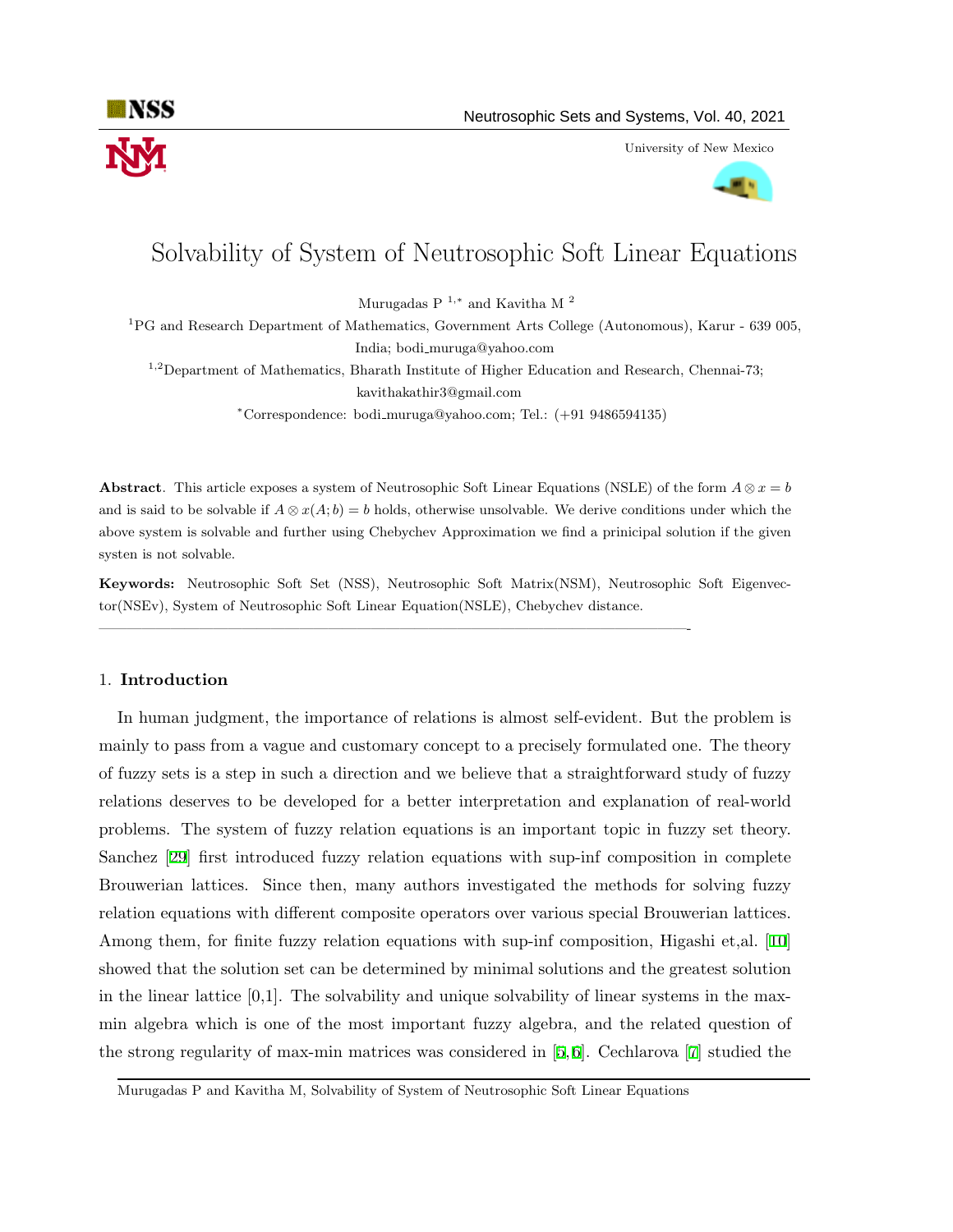unique solvability of linear systems of equation over the max-min fuzzy algebra on the unit real interval. In 2010 Sriram and Murugadas discussed the relation between row space, column space and regularity of Intuitionistic Fuzzy Matrix(IFM) etc.(see [[25](#page-16-2),[26](#page-16-3),[31](#page-16-4)[–35](#page-16-5)]). Pradhan and Pal [\[27](#page-16-6)] introduced the concepts that the Intuitionistic Fuzzy Relation Equation of the form  $A \otimes x = b$  is consistent when the coefficient IFM *A* is regular.

But all these theories have their inherent difficulties as pointed out by Molodtsove [[24](#page-16-7)]. The reason for these difficulties is, possibly, the inadequacy of the parameterization tools of the theories. The fuzzy soft set representation of the intuitionistic fuzzy soft set has been studied by Maji et.al, [\[23](#page-16-8)]. Likewise, Rajarajeswari et.al [[28\]](#page-16-9), proposed new definitions for intuitionistic fuzzy soft matrices and its sort.

The notion of Neutrosophic Set (NS) was introduced by Smarandache [\[30](#page-16-10)]. Deli [[8](#page-15-4)] defined Neutrosophic parameterized Neutrosophic soft sets (npn-soft sets) which is the combination of NS and a soft set. Deli and Broumi [[9](#page-15-5)] redefined the notion of NS in a new way and put forward the concept of NSM and different types of matrices in neutrosophic soft theory. They have introduced some new operations and properties on these matrices. For recent development of NS in decision making theory see the work done by Abdel Basset et.al, [[1](#page-15-6)–[3](#page-15-7)] and N . Nabeeh et.al, [[18–](#page-15-8)[20](#page-15-9)]. The minimal solution of NSM was done by Kavitha et.al, [[12\]](#page-15-10) based on the notion of NSM given by Sumathi and Arokiarani [\[4\]](#page-15-11). As the time goes some works on NSM were done by Kavitha et.al, [[13](#page-15-12)[–15](#page-15-13),[17](#page-15-14)]. The Monotone interval fuzzy neutrosophic soft eigenproblem and Monotone fuzzy neutrosophic soft eigenspace structures in max-min algebra were investigated by Murugadas et.al, [[21,](#page-16-11)[22\]](#page-16-12). Also, two kinds of fuzzy neutrosophic soft matrices are presented by Uma et.al, [\[36](#page-16-13)].

In this paper, we will concentrate on the solvability of the system of NSLEs be solvable of the form  $A \otimes x(A;b) = b$ . We derived the maximum solution for a system of NSLEs and we define that particular solution  $x(A; b)$  as principal solution. In the concluding section-5, we have tried to give an algorithm for coefficient NSM *A* of an unsolvable system,  $A \otimes x = b$  to get a principal solution.

#### 2. **Preliminaries**

In this section, some elementary aspects that are necessary for this paper are introduced.

**Definition 2.1.** [[30](#page-16-10)] A neutrosophic set *A* on the universe of discourse *X* is defined as  $A = \{ \langle x, T_A(x), I_A(x), F_A(x) \rangle, x \in X \},\$ where  $T, I, F: X \to ]-0,1^+[$  and  $-0 \leq T_A(x) + I_A(x) + F_A(x) \leq 3^+$ . (1)]

From philosophical point of view the NS set takes the value from real standard or nonstandard subsets of  $]$ <sup>-</sup>0,1<sup>+</sup>[. But in real life application especially in Scientific and Engineering problems it is difficult to use NS with value from real standard or non-standard subset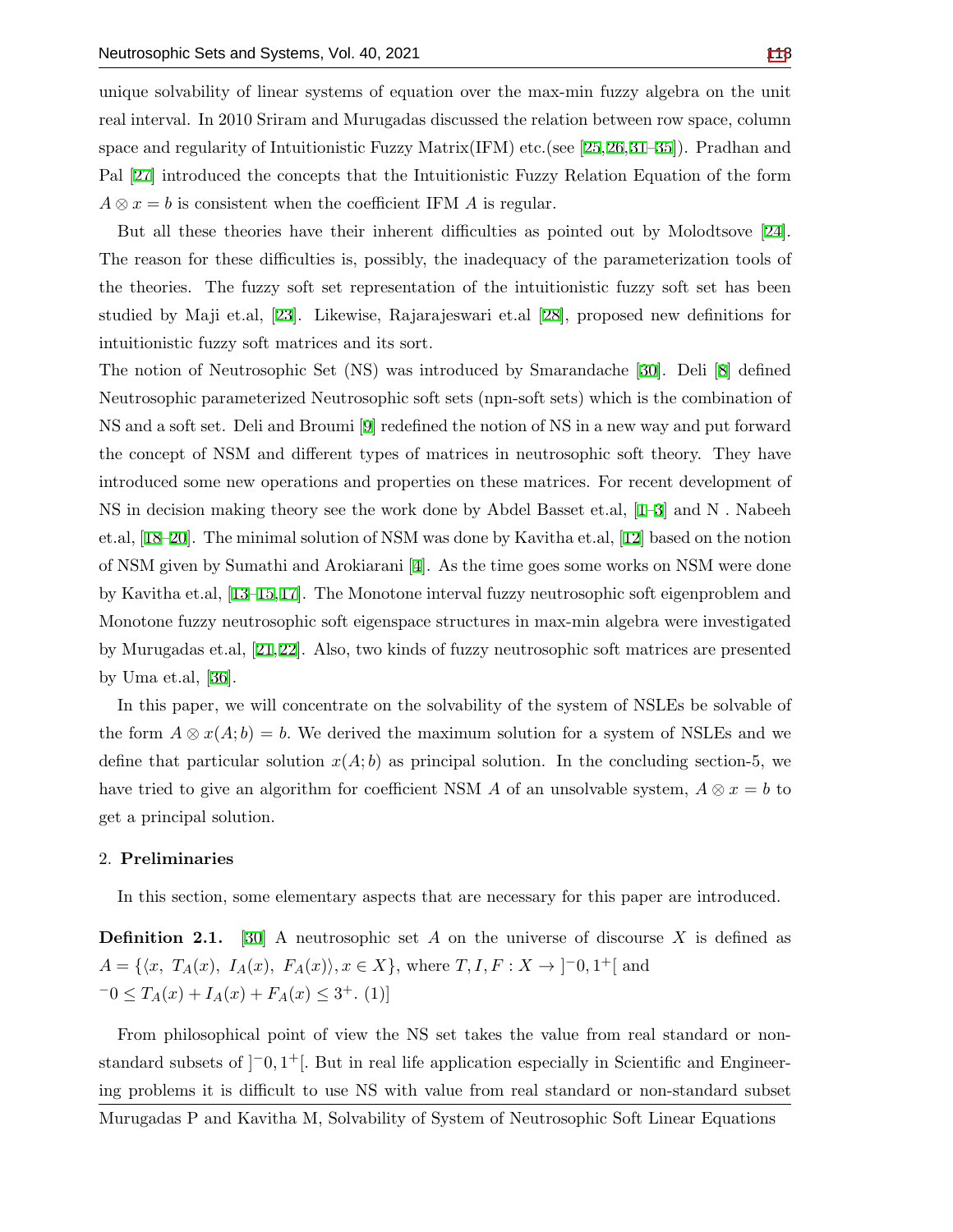of ]*−*0*,* 1 <sup>+</sup>[*.* Hence we consider the NS which takes the value from the subset of [0*,* 1]*.* Therefore we can rewrite equation (1) as  $0 \leq T_A(x) + I_A(x) + F_A(x) \leq 3$ . In short an element  $\tilde{a}$  in the NS *A*, can be written as  $\tilde{a} = \langle a^T, a^I, a^F \rangle$ , where  $a^T$  denotes degree of truth,  $a^I$  denotes degree of indeterminacy,  $a^F$  denotes degree of falsity such that  $0 \le a^T + a^I + a^F \le 3$ .

**Definition 2.2.** [\[4\]](#page-15-11) A NS *A* on the universe of discourse *X* is defined as  $A =$  $\{x, \langle T_A(x), I_A(x), F_A(x) \rangle, x \in X\}$ , where  $T, I, F: X \to [0,1]$  and  $0 \leq T_A(x) + I_A(x) + F_A(x) \leq$ 3*.*

**Definition 2.3.** [[24](#page-16-7)] Let *U* be the initial universe set and *E* be a set of parameter. Consider a non-empty set  $A, A \subset E$ . Let  $P(U)$  denotes the set of all NSs of *U*. The collection  $(F, A)$  is termed to be the NSS over *U*, where *F* is a mapping given by  $F: A \rightarrow P(U)$ . Here after we simply consider *A* as NSS over *U* instead of (*F, A*)*.*

**Definition 2.[4](#page-15-11).** [4] Let  $U = \{c_1, c_2, ..., c_m\}$  be the universal set and *E* be the set of parameters given by  $E = \{e_1, e_2, ..., e_m\}$ . Let  $A \subset E$ . A pair  $(F, A)$  be a *NSS* over *U*. Then the subset of  $U \times E$  is defined by  $R_A = \{(u, e); e \in A, u \in F_A(e)\}\$ 

which is called a relation form of  $(F_A, E)$ . The membership function, indeterminacy membership function and non membership function are written by

 $T_{R_A}: U \times E \to [0,1],$   $I_{R_A}: U \times E \to [0,1]$  and  $F_{R_A}: U \times E \to [0,1]$  where  $T_{R_A}(u,e) \in$ [0, 1],  $I_{R_A}(u, e) \in [0, 1]$  and  $F_{R_A}(u, e) \in [0, 1]$  are the membership value, indeterminacy value and non membership value respectively of  $u \in U$  for each  $e \in E$ .

If  $[(T_{ij}, I_{ij}, F_{ij})] = [T_{ij}(u_i, e_j), I_{ij}(u_i, e_j), F_{ij}(u_i, e_j)]$  we define a matrix

$$
[\langle T_{ij}, I_{ij}, F_{ij} \rangle]_{m \times n} = \begin{bmatrix} \langle T_{11}, I_{11}, F_{11} \rangle & \cdots & \langle T_{1n}, I_{1n}, F_{1n} \rangle \\ \langle T_{21}, I_{21}, F_{21} \rangle & \cdots & \langle T_{2n}, I_{2n}, F_{2n} \rangle \\ \vdots & \vdots & \vdots \\ \langle T_{m1}, I_{m1}, F_{m1} \rangle & \cdots & \langle T_{mn}, I_{mn}, F_{mn} \rangle \end{bmatrix}.
$$
  
which is called an  $m \times n$  *FNSM* of the NSS  $(F_A, E)$  over *U*.

Which is called an  $m \times n$  *FNSM* of the NSS  $(F_A, E)$  over *U*.

**Definition 2.5.** [\[36](#page-16-13)] Let  $A = (\langle a_{ij}^T, a_{ij}^I, a_{ij}^F \rangle)$ ,  $B = \langle (b_{ij}^T, b_{ij}^I, b_{ij}^F \rangle) \in \mathcal{N}_{(m,n)}$ , NSM of order  $m \times n$  and  $\mathcal{N}_{(n)}$ -denotes a square NSM of order *n*. The component wise addition and component wise multiplication is defined as

$$
A \oplus B = (sup\{a_{ij}^T, b_{ij}^T\}, sup\{a_{ij}^I, b_{ij}^I\}, inf\{a_{ij}^F, b_{ij}^F\})
$$
  

$$
A \otimes B = (inf\{a_{ij}^T, b_{ij}^T\}, inf\{a_{ij}^I, b_{ij}^I\}, sup\{a_{ij}^F, b_{ij}^F\})
$$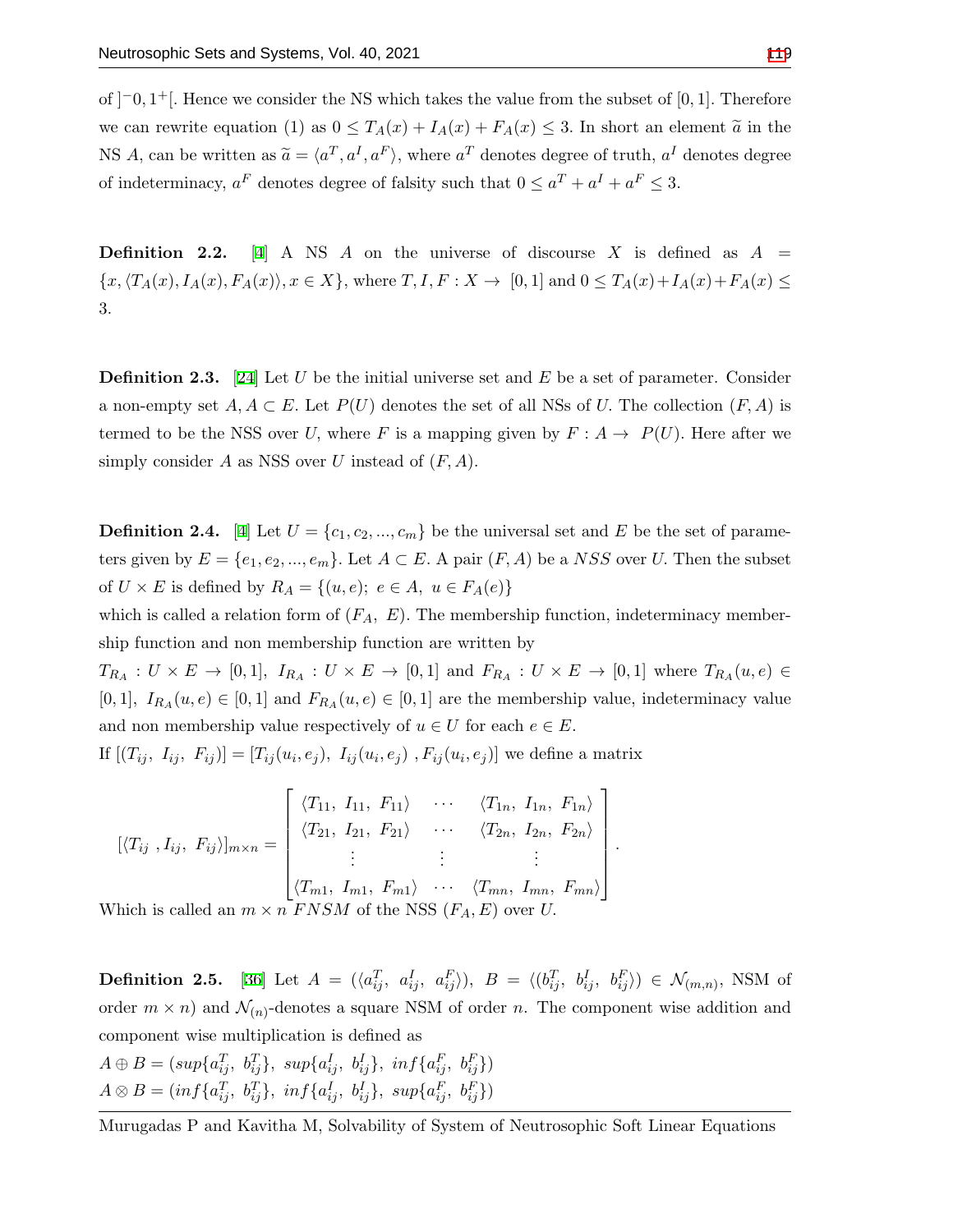**Definition 2.6.** Let  $A \in \mathcal{N}_{(m,n)}$ ,  $B \in \mathcal{N}_{(n,p)}$ , the composition of *A* and *B* is defined as

$$
A \circ B = \left( \sum_{k=1}^{n} (a_{ik}^{T} \wedge b_{kj}^{T}), \sum_{k=1}^{n} (a_{ik}^{I} \wedge b_{kj}^{I}), \prod_{k=1}^{n} (a_{ik}^{F} \vee b_{kj}^{F}) \right)
$$

equivalently we can write the same as

$$
= \left( \bigvee_{k=1}^{n} (a_{ik}^T \wedge b_{kj}^T), \bigvee_{k=1}^{n} (a_{ik}^I \wedge b_{kj}^I), \bigwedge_{k=1}^{n} (a_{ik}^F \vee b_{kj}^F) \right).
$$

The product  $A \circ B$  is defined if and only if the number of columns of A is same as the number of rows of *B.* Then *A* and *B* are said to be conformable for multiplication. We shall use *AB* instead of  $A \circ B$ .

Where  $\sum (a_{ik}^T \wedge b_{kj}^T)$  means max-min operation and ∏*n k*=1  $(a_{ik}^F \vee b_{kj}^F)$  means min-max operation.

**Definition 2.7.** [[16\]](#page-15-15) Let  $V_n$  will denote the set of all n-tuples  $(\langle v_1^T, v_1^I, v_1^F \rangle, ..., \langle v_n^T, v_n^I, v_n^F \rangle)$ over  $[0, 1]^3$ 

An element of *V<sup>n</sup>* is called a Neutrosophic Soft vector (NSV) of dimension *n.*

**Definition 2.8.** [\[16\]](#page-15-15) If  $A \in \mathcal{N}_{(m,n)}$  and  $X \in \mathcal{N}_{(n,m)}$  satisfies the relation  $AXA = A$  then X is called a generalized inverse(g-inverse) of *A* which is denoted by *A−.* The g-inverse of an NSM is not necessarily unique. We denote the set of all g-inverses of *A* by *A{*1*}.*

**Definition 2.9.** [\[16](#page-15-15)] Let  $A = \langle a_{ij}^T, a_{ij}^I, a_{ij}^F \rangle \in \mathcal{N}_{(m,n)}$ . Then the element  $\langle a_{ij}^T, a_{ij}^I, a_{ij}^F \rangle$  is called the  $(i, j)$  entry of *A*. Let  $A_{i*}(A_{*j})$  denote the  $i^{th}$  row (column) of *A*. The row space  $\mathcal{R}(A)$  of *A* is the subspace of  $V_n$  generated by rows  $\{A_{i*}\}\$  of A. The column space  $\mathcal{C}(A)$  of A is the space of  $V_m$  generated by the columns  $\{A_{*j}\}\$  of  $A$ .

<span id="page-3-0"></span>**Definition 2.10.** [\[16](#page-15-15)] For NSM  $A, X \in \mathcal{N}_{(m \times n)}$ , are said to be a Moore-Penrose of A, if  $AXA = A, XAX = X, (AX)^t = AX$  and  $(XA)^t = XA$ .

### 3. **Results**

**Definition 3.1.** (Linear combination of NSVs )

Let  $S = \{\langle a_1^T, a_1^I, a_1^F \rangle, \langle a_2^T, a_2^I, a_2^F \rangle, ..., \langle a_p^T, a_p^I, a_p^F \rangle\}$  be a set of NSV of dimension n. The linear combination of elements of the set *S* is a finite sum  $\sum_{i=1}^{p}$ *i*=1  $\langle c_i^T, c_i^I, c_i^F \rangle \langle a_i^T, a_i^I, a_i^F \rangle$  where  $\langle a_i^T, a_i^I, a_i^F \rangle \in S$  and  $\langle c_i^T, c_i^I, c_i^F \rangle \in [0, 1]^3$ . The set of all linear combinations of the elements of *S* is calld the span of *S*, denoted by  $\langle S \rangle$ *.* 

Here we illustrate the above concept.

**Example 3.2.** Let  $S = \{\langle a_1^T, a_1^I, a_1^F \rangle, \langle a_2^T, a_2^I, a_2^F \rangle, \langle a_3^T, a_3^I, a_3^F \rangle\}$  be a subset of  $V_3$ , where  $\langle a_1^T, a_1^I, a_1^F \rangle = (\langle 0.8, 0.7, 0.2 \rangle, \langle 0.6, 0.5, 0.4 \rangle, \langle 0.4, 0.3, 0.6 \rangle),$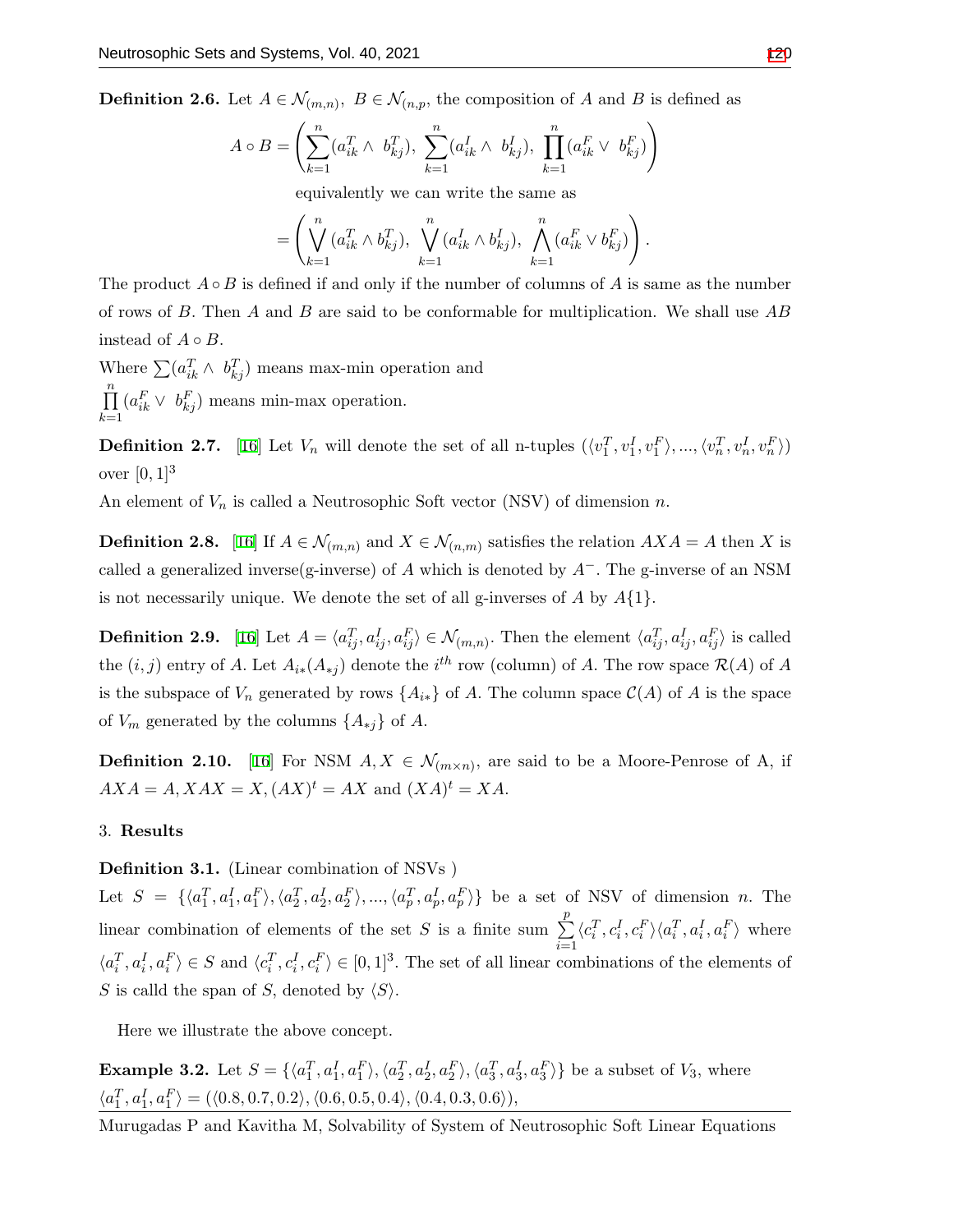$\langle a_2^T, a_2^I, a_2^F \rangle = (\langle 0.5, 0.4, 0.6 \rangle, \langle 0.5, 0.4, 0.6 \rangle, \langle 0.4, 0.3, 0.6 \rangle),$ and  $\langle a_3^T, a_3^I, a_3^F \rangle = (\langle 0.7, 0.6, 0.3 \rangle, \langle 0.7, 0.6, 0.3 \rangle, \langle 0.9, 0.8, 0.1 \rangle).$  Then  $\langle S \rangle = \{ \langle c_1^T, c_1^I, c_1^F \rangle (\langle 0.8, 0.7, 0.2 \rangle, \langle 0.6, 0.5, 0.2 \rangle, \langle 0.4, 0.3, 0.6 \rangle)$  $+\langle c_2^T, c_2^I, c_2^F \rangle (\langle 0.5, 0.4, 0.6 \rangle, \langle 0.5, 0.4, 0.6 \rangle, \langle 0.4, 0.3, 0.6 \rangle$  $+ \langle c_3^T, c_3^I, c_3^F \rangle ( \langle 0.7, 0.6, 0.3 \rangle, \langle 0.7, 0.6, 0.3 \rangle, \langle 0.9, 0.8, 0.1 \rangle \}.$ 

**Definition 3.3** (Dependenece of NSVs)**.** A set *S* of NSVs is independent if and only if each element of *S* can be expressed as a linear combination of other elements of *S,* that is, no element  $s \in S$  is a linear combination of  $S \setminus \{s\}$ . If a vector  $\alpha$  can be expressed by some other vectors, then the vector  $\alpha$  is called dependent otherwise it is called independent. These terminologies are similar to classical vectors.

An independent and dependent set of vectors are illustrated below.

**Example 3.4.** Let  $S = \{\langle a_1^T, a_1^I, a_1^F \rangle, \langle a_2^T, a_2^I, a_2^F \rangle, \langle a_3^T, a_3^I, a_3^F \rangle\}$  be a subset of  $V_3$ , where  $\langle a_1^T, a_1^I, a_1^F \rangle = (\langle 0.8, 0.7, 0.2 \rangle, \langle 0.6, 0.5, 0.4 \rangle, \langle 0.4, 0.3, 0.6 \rangle),$  $\langle a_2^T, a_2^I, a_2^F \rangle = (\langle 0.5, 0.4, 0.6 \rangle, \langle 0.5, 0.4, 0.6 \rangle, \langle 0.4, 0.3, 0.6 \rangle), \text{ and}$  $\langle a_3^T, a_3^I, a_3^F \rangle = (\langle 0.7, 0.6, 0.3 \rangle, \langle 0.7, 0.6, 0.3 \rangle, \langle 0.9, 0.8, 0.1 \rangle).$ 

Here the set *S* is an independent set. If not then  $\langle a_1^T, a_1^I, a_1^F \rangle = \langle \alpha^T, \alpha^I, \alpha^F \rangle \langle a_2^T, a_2^I, a_2^F \rangle + \langle \beta^T, \beta^I, \beta^F \rangle \langle a_3^T, a_3^I, a_3^F \rangle$  $\langle \alpha^T, \alpha^I, \alpha^F \rangle, \langle \beta^T, \beta^I, \beta^F \rangle \in \mathcal{N}$ . So

$$
\langle a_1^T, a_1^I, a_1^F \rangle = \langle \alpha^T, \alpha^I, \alpha^F \rangle (\langle 0.5, 0.4, 0.6 \rangle, \langle 0.5, 0.4, 0.6 \rangle, \langle 0.4, 0.3, 0.6 \rangle)
$$
  
+
$$
\langle \beta^T, \beta^I, \beta^F \rangle (\langle 0.7, 0.6, 0.3 \rangle, \langle 0.7, 0.6, 0.3 \rangle, \langle 0.9, 0.8, 0.1 \rangle
$$
  
= 
$$
(\langle \max \{ \min(0.5, \alpha^T), \min(0.7, \beta^T) \}, \max \{ \min(0.4, \alpha^I), \min(0.6, \beta^I) \}, \min \{ \max(0.6, \alpha^F), \max(0.3, \beta^F) \} \rangle,
$$
  

$$
(\langle \max \{ \min(0.5, \alpha^T), \min(0.7, \beta^T) \}, \max \{ \min(0.4, \alpha^I), \min(0.6, \beta^I) \}, \min \{ \max(0.6, \alpha^F), \max(0.3, \beta^F) \} \rangle,
$$
  

$$
(\langle \max \{ \min(0.4, \alpha^T), \min(0.9, \beta^T) \}, \max \{ \min(0.3, \alpha^I), \min(0.8, \beta^I) \} \rangle,
$$
  

$$
\min \{ \max(0.6, \alpha^F), \max(0.1, \beta^F) \} ).
$$

It is not possible to find any  $\langle \alpha^T, \alpha^I, \alpha^F \rangle$ ,  $\langle \beta^T, \beta^I, \beta^F \rangle \in \mathcal{N}$  such that the corresponding coefficients on both sides will be equal. That is,  $\langle a_1^T, a_1^I, a_1^F \rangle \neq \langle \alpha^T, \alpha^I, \alpha^F \rangle \langle a_2^T, a_2^I, a_2^F \rangle + \langle \beta^T, \beta^I, \beta^F \rangle \langle a_3^T, a_3^I, a_3^F \rangle$ . Similarly,  $\langle a_2^T, a_2^I, a_2^F \rangle \neq \langle \alpha^T, \alpha^I, \alpha^F \rangle \langle a_1^T, a_1^I, a_1^F \rangle + \langle \beta^T, \beta^I, \beta^F \rangle \langle a_3^T, a_3^I, a_3^F \rangle$  and  $\langle a_3^T, a_3^I, a_3^F \rangle \neq \langle \alpha^T, \alpha^I, \alpha^F \rangle \langle a_2^T, a_2^I, a_2^F \rangle + \langle \beta^T, \beta^I, \beta^F \rangle \langle a_1^T, a_1^I, a_1^F \rangle$ . So the set S is independent.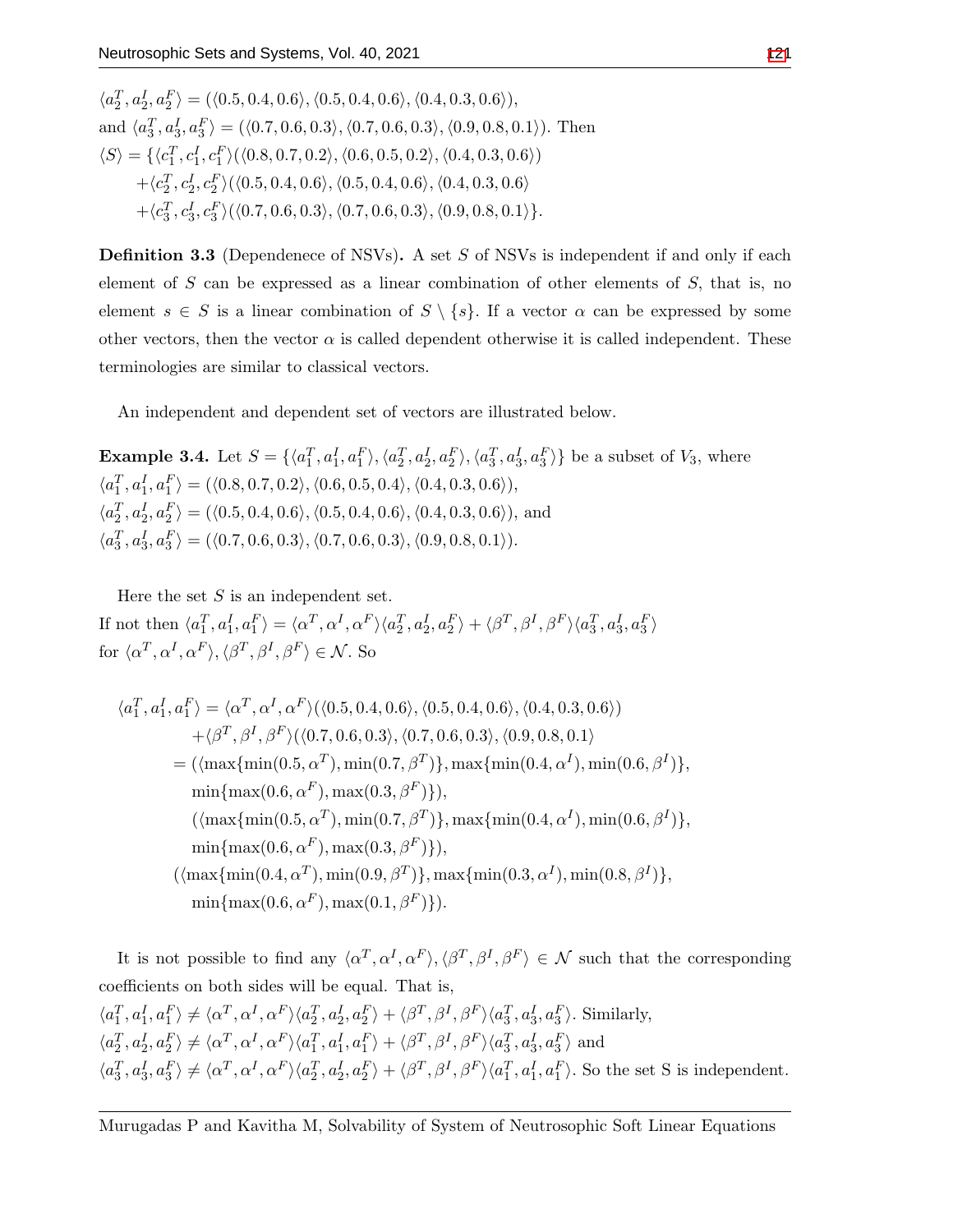Let  $S = \{\langle a_1^T, a_1^I, a_1^F \rangle, \langle a_2^T, a_2^I, a_2^F \rangle\}$  be a subset of  $V_3$ , where  $\langle a_1^T, a_1^I, a_1^F \rangle = (\langle 0.7, 0.6, 0.3 \rangle, \langle 0.5, 0.4, 0.5 \rangle, \langle 0.6, 0.5, 0.4 \rangle)$  and  $\langle a_2^T, a_2^I, a_2^F \rangle = (\langle 0.8, 0.7, 0.2 \rangle, \langle 0.5, 0.4, 0.5 \rangle, \langle 0.6, 0.5, 0.4 \rangle).$ Here  $\langle a_1^T, a_1^I, a_1^F \rangle = \langle c^T, c^I, c^F \rangle (\langle a_2^T, a_2^I, a_2^F \rangle)$  for  $\langle c^T, c^I, c^F \rangle = \langle 0.7, 0.6, 0.3 \rangle$ . So S is a dependent set.

**Definition 3.5** (Basis). Let *W* be an Neutrosophic Soft Subspace of  $V_n$  and *S* be a subset of *W* such that the elements of *S* are independent. If every element of *W* can be expressed uniquely as a linear combination of the elements of *S*, then *S* is called a basis of neutrosophic soft subspace *W*.

**Definition 3.6** (Standard basis)**.** A basis *B* of an Neutrosophic Soft Vector Space (NSVS) *W* is a standard basis if and only if whenever  $\langle b_i^T, b_i^I, b_i^F \rangle = \sum^n$ *j*=1  $\langle a_{ij}^T, a_{ij}^I, a_{ij}^F \rangle \langle b_j^T, b_j^I, b_j^F \rangle$  for  $\langle b_i^T, b_i^I, b_i^F \rangle, \langle b_j^T, b_j^I, b_j^F \rangle \in \mathcal{N}$ and  $\langle a_{ij}^T, a_{ij}^I, a_{ij}^F \rangle \in [1,0]$  then  $\langle a_{ii}^T, a_{ii}^I, a_{ii}^F \rangle \langle b_i^T, b_i^I, b_i^F \rangle = \langle b_i^T, b_i^I, b_i^F \rangle$ .

**Example 3.7.** Let  $S = \{\langle a_1^T, a_1^I, a_1^F \rangle, \langle a_2^T, a_2^I, a_2^F \rangle, \langle a_3^T, a_3^I, a_3^F \rangle\}$  be a subset of  $V_3$  given by  $a_1 = (\langle 0.5, 0.4, 0.5 \rangle, \langle 0.5, 0.4, 0.5 \rangle, \langle 0.5, 0.4, 0.5 \rangle)$  and  $a_2 = (\langle 0.5, 0.4, 0.5 \rangle, \langle 0.6, 0.5, 0.4 \rangle, \langle 0.8, 0.7, 0.2 \rangle)$  and  $a_3 = (\langle 0.4, 0.3, 0.6 \rangle, \langle 0.4, 0.3, 0.6 \rangle, \langle 0.8, 0.7, 0.2 \rangle).$ Then *S* is independent set, since  $\langle a_1^T, a_1^I, a_1^F \rangle \neq \langle c_1^T, c_1^I, c_1^F \rangle (\langle a_2^T, a_2^I, a_2^F \rangle) + \langle c_2^T, c_2^I, c_2^F \rangle (\langle a_3^T, a_3^I, a_3^F \rangle),$  $\langle a_2^T, a_2^I, a_2^F \rangle \neq \langle c_3^T, 3_3^I, c_3^F \rangle \langle a_1^T, a_1^I, a_1^F \rangle + \langle c_4^T, c_4^I, c_4^F \rangle \langle a_3^T, a_3^I, a_3^F \rangle$  and  $\langle a_3^T, a_3^I, a_3^F \rangle \neq \langle c_5^T, c_5^I, c_5^F \rangle (\langle a_1^T, a_1^I, a_1^F \rangle) + \langle c_6^T, c_6^I, c_6^F \rangle (\langle a_2^T, a_2^I, a_2^F \rangle).$ So  $\{\langle a_1^T, a_1^I, a_1^F \rangle, \langle a_2^T, a_2^I, a_2^F \rangle, \langle a_3^T, a_3^I, a_3^F \rangle\}$  is a basis for  $\langle S \rangle$ . Now this is a standard basis. For,  $\langle a_1^T, a_1^I, a_1^F \rangle = \langle c_{11}^T, c_{11}^I, c_{11}^F \rangle (\langle a_1^T, a_1^I, a_1^F \rangle)$  +  $\langle c_{12}^T, c_{12}^I, c_{12}^F \rangle (\langle a_2^T, a_2^I, a_2^F \rangle) + \langle c_{13}^T, c_{13}^I, c_{13}^F \rangle (\langle a_3^T, a_3^I, a_3^F \rangle)$  holds if  $\langle c_{11}^T, c_{11}^I, c_{11}^F \rangle = \langle 0.8, 0.7, 0.2 \rangle$ ,  $\langle c_{12}^T, c_{12}^I, c_{12}^F \rangle = \langle 0.5, 0.4, 0.5 \rangle$  and  $\langle c_{13}^T, c_{13}^I, c_{13}^F \rangle = \langle 0.6, 0.5, 0.4 \rangle$ . Also  $\langle a_1^T, a_1^I, a_1^F \rangle = \langle c_{11}^T, c_{11}^I, c_{11}^F \rangle (\langle a_1^T, a_1^I, a_1^F \rangle)$  for  $\langle c_{11}^T, c_{11}^I, c_{11}^F \rangle = \langle 0.8, 0.7, 0.2 \rangle$ . Similarly for  $\langle a_2^T, a_2^I, a_2^F \rangle$  and  $\langle a_3^T, a_3^I, a_3^F \rangle$ .

#### 4. **Solvability**

In this section, we are going to study the system of NSLEs of the form,

$$
A\otimes x=b\ (1)
$$

that is  
\n
$$
\langle \max_j \min(a_{ij}^T, x_j^T), \max_j \min(a_{ij}^I, x_j^I), \min_j \max(a_{ij}^F, x_j^F) \rangle = \langle b_i^T, b_i^I, b_i^F \rangle
$$
 (2)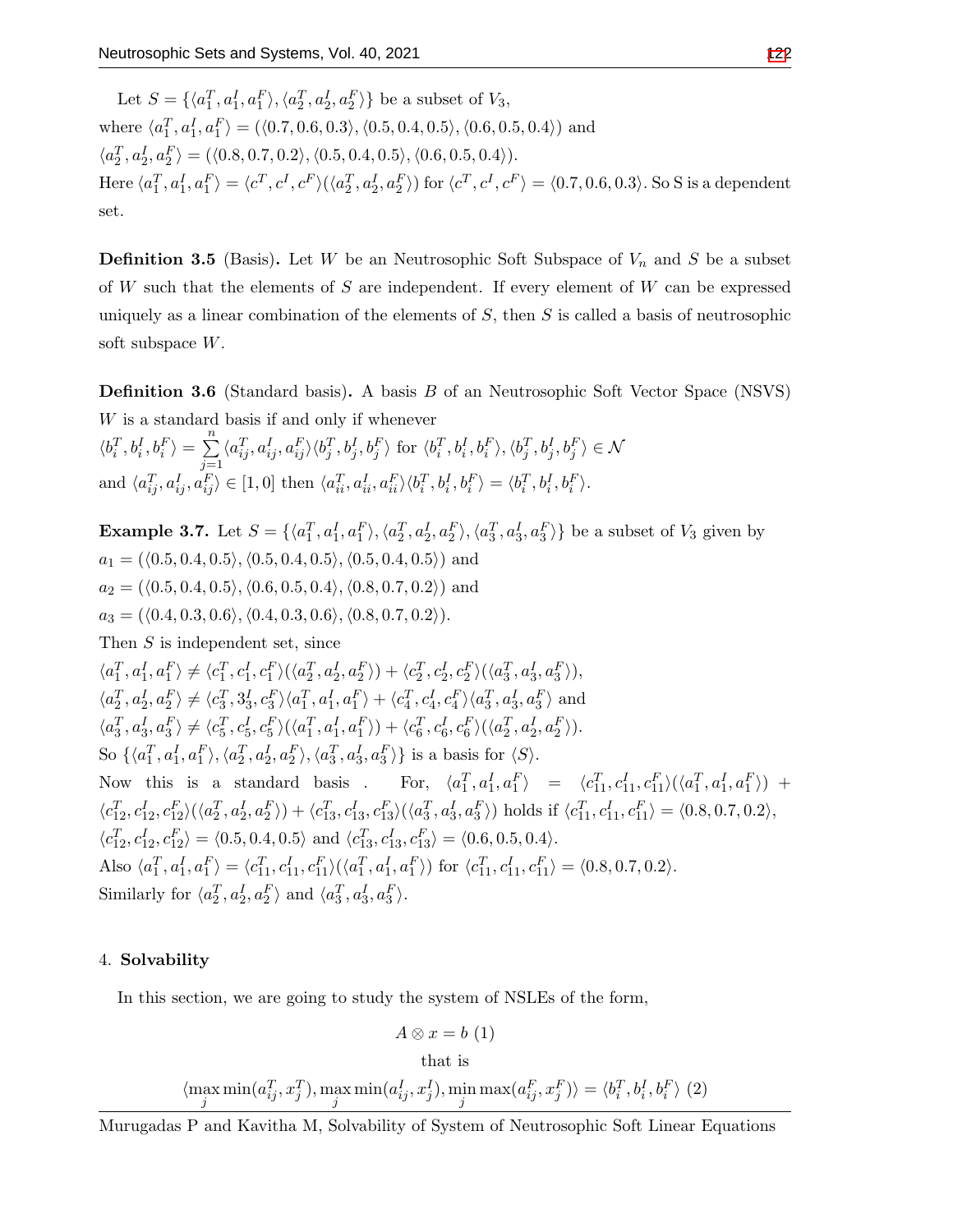where the NSM  $A \in \mathcal{N}_{(m \times n)}$  and the NSV  $b \in \mathcal{N}_{(m)}$  are given and the NSV  $x \in \mathcal{N}_{(n)}$  is unknown.

The solution set of the system defined in (1) for a given NSM *A* and an NSV *b* will be denoted by  $S(A, b) = \{x \in \mathcal{N}_n | A \otimes x = b\}.$ 

Now our aim is to find whether the system (1) is solvable, that is, whether the solution set  $S(A, b)$  is non-empty.

<span id="page-6-0"></span>**Lemma 4.1.** Let us consider the system of NSLE  $A \otimes x = b$ .

If  $\max_j(\langle a_{ij}^T, a_{ij}^I, a_{ij}^F \rangle) < \langle b_j^T, b_j^I, b_j^F \rangle$  for some k, then  $S(A, b) = \phi$ , that is the sysem is not solvable.

**Proof:** If  $\max_i(\langle a_{ij}^T, a_{ij}^I, a_{ij}^F \rangle) < \langle b_j^T, b_j^I, b_j^F \rangle$  for some j, then *j*  $\min_j(\langle a_{ij}^T,a_{ij}^I,a_{ij}^F\rangle)\leq\langle a_{ij}^T,a_{ij}^I,a_{ij}^F\rangle\leq \max_j(\langle a_{ij}^T,a_{ij}^I,a_{ij}^F\rangle)<(\langle b_j^T,b_j^I,b_j^F\rangle)$ Hence,  $\langle \max_j \min(a_{ij}^T, x_i^T), \max_j \min(a_{ij}^I, x_i^I), \min_j \max(a_{ij}^F, x_i^F) \rangle < (\langle b_j^T, b_j^I, b_j^F \rangle)$  for some j, and by equation (2) no values  $\langle x_i^T, x_i^I, x_i^F \rangle$  exists that satisfy the equation (1). Therefor  $S(A, b) = \phi$ .

**Remark 4.2.** Let us consider the condition of the Lemma [4.1](#page-6-0) be

 $\max_j(\langle a_{ij}^T, a_{ij}^I, a_{ij}^F \rangle) > (\langle b_j^T, b_j^I, b_j^F \rangle)$  for some j. Then according to the proof of the Lemma [4.1](#page-6-0),  $\min_j(\langle a_{ij}^T, a_{ij}^I, a_{ij}^F \rangle, \langle x_i^T, x_i^I, x_i^F \rangle) \ge \langle a_{ij}^T, a_{ij}^I, a_{ij}^F \rangle \ge \max(\langle a_{ij}^T, a_{ij}^I, a_{ij}^F \rangle) > (\langle b_j^T, b_j^I, b_j^F \rangle)$  implies the only possibility is,  $\langle a_{ij}^T, a_{ij}^I, a_{ij}^F \rangle$  are same for all *i*. Then two case may arises,

**Case-1:** If  $\langle b_j^T, b_j^I, b_j^F \rangle$  are equal for all *j*. Then the system reduce to one equation. So that the system is solvable.

**Case-2:** If  $\langle b_j^T, b_j^I, b_j^F \rangle$  are different for some *j*. Then the equation of the system will be such that, all have the same left side with some different right side. Hence the system is not solvable.

**Example 4.3.** Let us consider the system of NSLEs  $A \otimes x = b$  where,

$$
A = \begin{bmatrix} \langle 0.7 \ 0.6 \ 0.3 \rangle \ \langle 0.3 \ 0.2 \ 0.7 \rangle \\ \langle 0.6 \ 0.5 \ 0.4 \rangle \ \langle 0.6 \ 0.5 \ 0.4 \rangle \\ \langle 0.8 \ 0.7 \ 0.2 \rangle \ \langle 0.4 \ 0.3 \ 0.6 \rangle \end{bmatrix}
$$
and
$$
b = \begin{bmatrix} \langle 0.4 \ 0.3 \ 0.6 \rangle \\ \langle 1, 1, 0 \rangle \\ \langle 0.5 \ 0.4 \ 0.5 \rangle \end{bmatrix}.
$$

Here for  $j = 2$ ,

 $\max\{\langle 0.3 \ 0.2 \ 0.7 \rangle, \langle 0.6 \ 0.5 \ 0.4 \rangle, \langle 0.4 \ 0.3 \ 0.6 \rangle\} = \langle 0.6 \ 0.5 \ 0.4 \rangle < \langle 1, 1, 0 \rangle.$  Hence by Lemma [4.1,](#page-6-0) the system of NSLEs  $A \otimes x = b$  is not solvable.

The following theorem deduce the fact its solvability of a system of NSLEs of the form (1) depends upon the characteristics of the coefficient NSM *A.*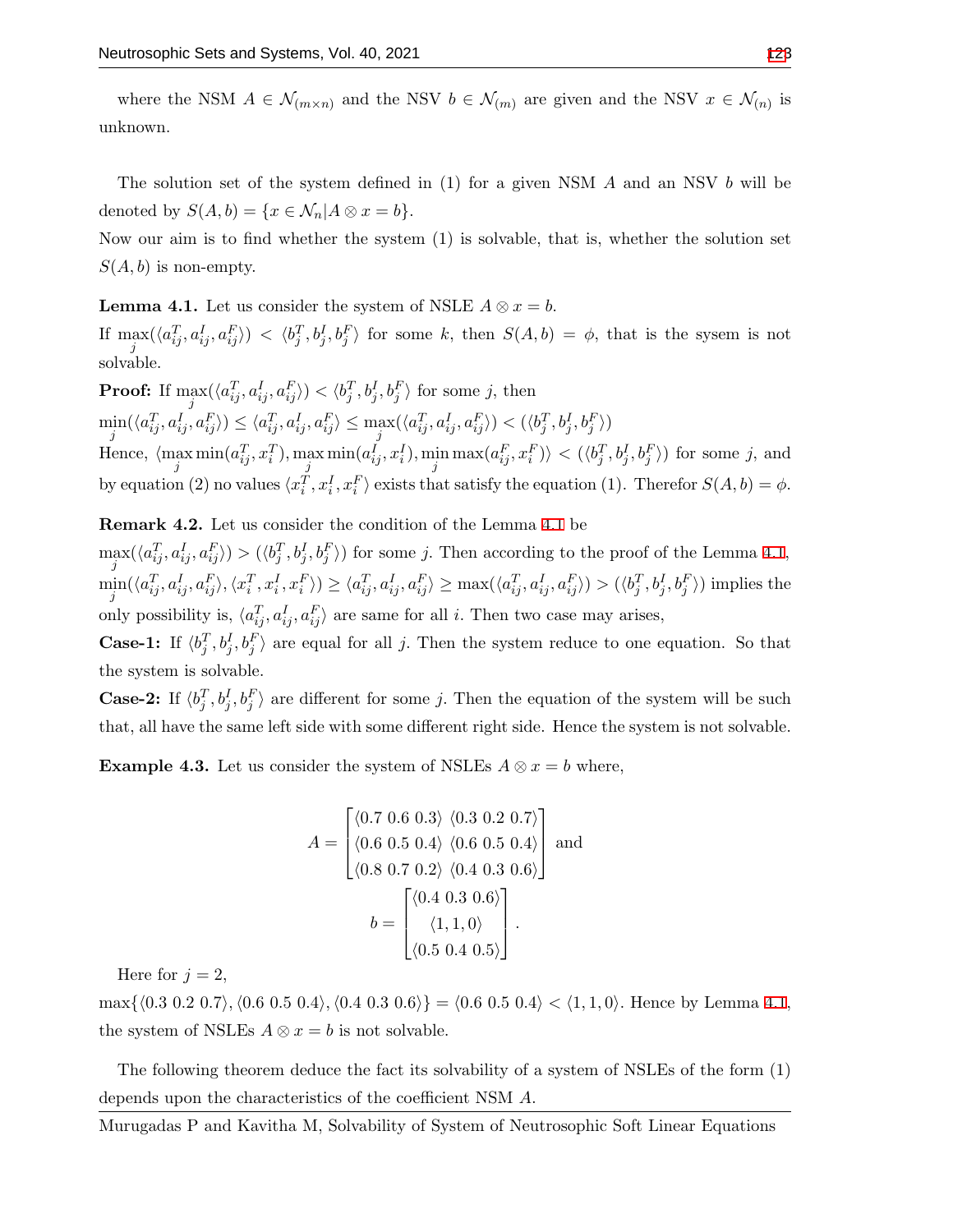**Theorem 4.4.** The system of NSLEs of the form (1) has a solution if the non-zero rows of the coefficient NSM *A* forms a standard basis for the row space of itself.

**Proof:** As the non-zero rows of the NSM *A* forms a standard basis for the row space of *A,* then the NSM *A* be regular. That is there exists a g-inverse  $A^-$  of *A* such that  $A \otimes A^- \otimes A = A$ . Now,  $A \otimes x = b$  gives  $A \otimes A^- \otimes A \otimes x = b$ .

That implies,  $A \otimes A^- \otimes b = b$ . Which shows,  $(A^- \otimes b)$  is a solution of the given sytem. Therefore the system of NSLE is solvable.

**Example 4.5.** Let us consider the system of NSLEs  $A \otimes x = b$ , with

$$
A = \begin{bmatrix} \langle 0.7 \ 0.6 \ 0.3 \rangle \ \langle 0.6 \ 0.5 \ 0.4 \rangle \ \langle 0.5 \ 0.4 \ 0.5 \rangle \\\\ \langle 0.5 \ 0.4 \ 0.5 \rangle \ \langle 0.6 \ 0.5 \ 0.4 \rangle \ \langle 0.8 \ 0.7 \ 0.2 \rangle \end{bmatrix}
$$
  
\n
$$
X = [\langle x_1^T, x_1^I, x_1^F \rangle, \langle x_2^T, x_2^I, x_2^F \rangle, \langle x_3^T, x_3^I, x_3^F \rangle]^T \text{ and}
$$
  
\n
$$
b = \begin{bmatrix} \langle 0.6 \ 0.5 \ 0.4 \rangle \\ \langle 0.5 \ 0.4 \ 0.5 \rangle \end{bmatrix}.
$$

Here the non-zero rows of the NSM *S* are linearly independent and form s standard basis . So

*A* is regular and one of its *g−* inverse is

$$
A^{-} = \begin{bmatrix} \langle 0.8 \ 0.7 \ 0.2 \rangle \ \langle 0.5 \ 0.4 \ 0.5 \rangle \end{bmatrix}
$$

$$
A^{-} = \begin{bmatrix} \langle 0.5 \ 0.4 \ 0.5 \rangle \ \langle 0.5 \ 0.4 \ 0.5 \rangle \ \langle 0.5 \ 0.4 \ 0.5 \rangle \end{bmatrix}
$$

$$
x = A^{-}b = \begin{bmatrix} \langle 0.6 \ 0.5 \ 0.4 \ 0.3 \rangle \\ \langle 0.5 \ 0.4 \ 0.5 \rangle \end{bmatrix}
$$

This is one of the solution of the above system of NSLEs.

The assertion of the *g−*inverse of a NSM *A* is not unique. So the solution of a system of NSLEs may have many solution. Among these solutions the maximum solution is defined as follows.

**Definition 4.6.** Any arbitrary element  $\bar{x}$  of  $S(A, b)$  is called a maximum solution of the system  $A \otimes x = b$  if for all  $x \in S(A, b), x \geq \overline{x}$  implies  $x = \overline{x}$ .

The following theorem demonstrate how to find the maximum solution of the system of NSLEs.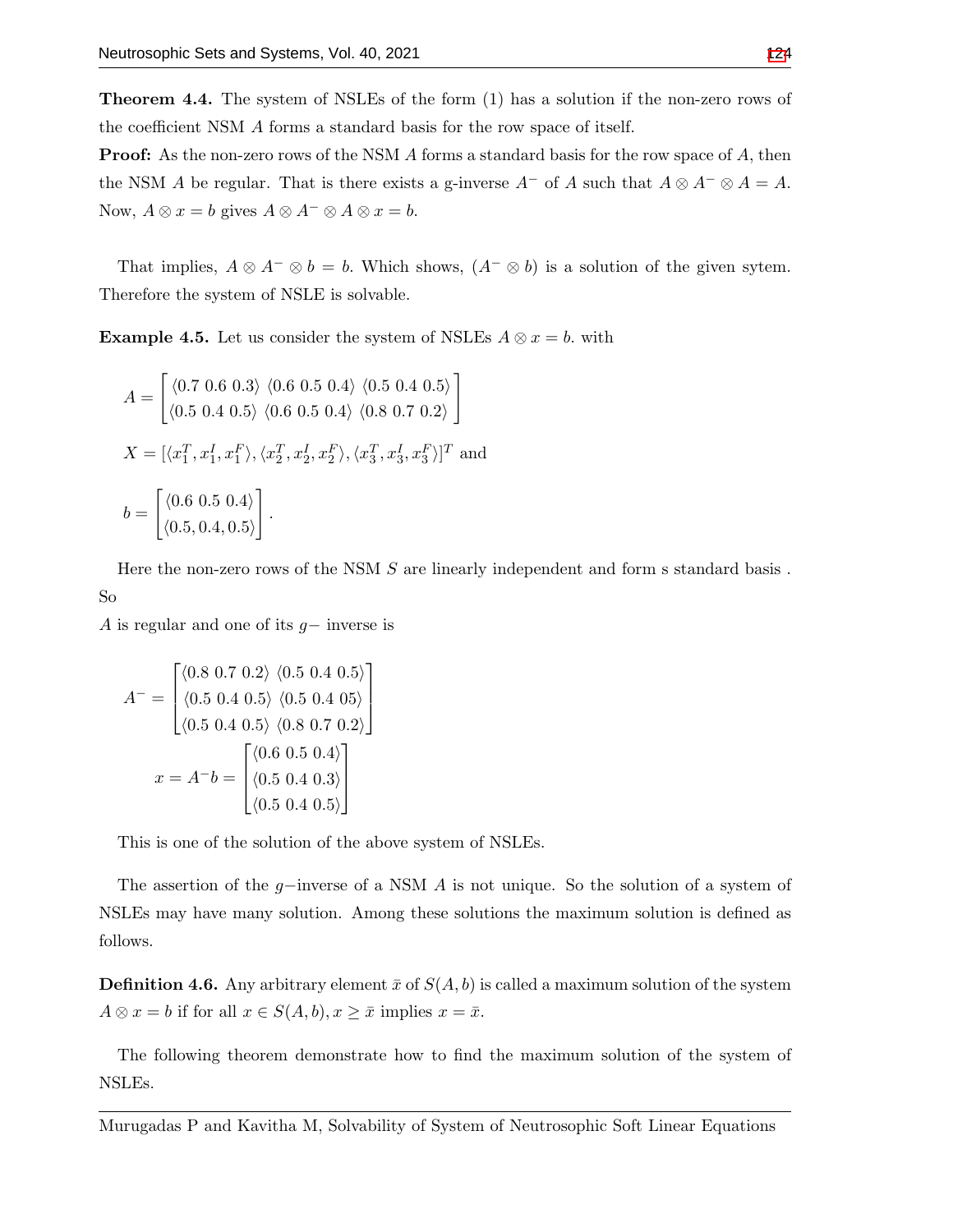**Theorem 4.7.** If for a system of NSLEs  $A \otimes x = b$  has a solution denoted by  $\bar{x}(A, b)$  and is defined by

$$
\bar{x} = \langle \bar{x}^T, \bar{x}^I, \bar{x}^F \rangle = \begin{cases} \langle 1, 1, 0 \rangle \ if \ \langle a_{ij}^T, a_{ij}^I, a_{ij}^F \rangle \le \langle b_j^T, b_j^I, b_j^F \rangle \ \forall i \\ \min \{ \langle b_j^T, b_j^I, b_j^F \rangle \} \ if \ \langle a_{ij}^T, a_{ij}^I, a_{ij}^F \rangle > \langle b_j^T, b_j^I, b_j^F \rangle, \end{cases}
$$

is the maximum solution.

**Proof:** As the system of NSLEs  $A \otimes x = b$  has a solution, so it is consistent, then  $\bar{x}$  is a solution of the system. If  $\bar{x}$  is not a solution, then  $A \otimes x \neq b$  and therefore

 $\max_{j} \min(a_{ij}^T, x_j^T), \max_{j} \min(a_{ij}^I, x_j^I) \min_{j} \max(a_{ij}^F, x_j^F) \neq (\langle b_{j_0}^T, b_{j_0}^I, b_{j_0}^F \rangle)$  for at least one  $j_0$ . The *j j* above definition of  $\bar{x}$ ,

since  $\langle \bar{x}_i^T, \bar{x}_i^I, \bar{x}_i^F \rangle \le \langle b_j^T, b_j^I, b_j^F \rangle$  for each j, so  $\langle \bar{x}_i^T, \bar{x}_i^I, \bar{x}_i^F \rangle \le \langle b_{j_0}^T, b_{j_0}^I, b_{j_0}^F \rangle$ . By our assumption,  $\max_j(\langle a_{ij}^T, a_{ij}^I, a_{ij}^F \rangle < \langle b_{j_0}^T, b_{j_0}^I, b_{j_0}^F \rangle)$  for some  $j_0$ and by Lemma [4.1](#page-6-0) it follows that  $S(A, b) = \phi$ , which is a contradiction. Hence  $\bar{x}$  is a solution of the system  $A \otimes x = b$ .

Now let us prove that  $\bar{x}$  is a maximum solution. If possible let us assume that  $y = \langle y^T, y^I, y^F \rangle$ be a solution of the system such that  $y > \bar{x}$ , that is

 $\langle y_{i_0}^T, y_{i_0}^I, y_{i_0}^F \rangle > \langle \bar{x}_{i_0}^T, \bar{x}_{i_0}^I, \bar{x}_{i_0}^F \rangle$  for at least one  $i_0$ . Therefore by definition of  $\bar{x}$ , we have  $\langle y_{i_0}^T, y_{i_0}^I, y_{i_0}^F \rangle > \min(\langle b_j^T, b_j^I, b_j^F \rangle)$  when  $\langle a_{i_0j}^T, a_{i_0j}^I, a_{i_0j}^F \rangle >$  $\langle b_j^T, b_j^I, b_j^F \rangle$  for some *j*. Again, since  $S(A, b) \neq \emptyset$ , by Lemma [4.1,](#page-6-0)  $\max_i(\langle a_{ij_0}^T, a_{ij_0}^I, a_{ij_0}^F \rangle > \langle b_{j_0}^T, b_{j_0}^I, b_{j_0}^F \rangle)$  for each  $j_0$ . *i* Hence,  $\langle b_{j_0}^T, b_{j_0}^I, b_{j_0}^F \rangle \neq \langle \max_i \min(a_{ij_0}^T, y_i^T), \max_i \min(a_{ij_0}^I, y_i^I), \min_i \max(a_{ij_0}^F, y_i^F),$  which contradicts our assumption  $y \in S(A, b)$ .

Therefore,  $\bar{x}$  is the maximum solution of the system of NSLEs  $A \otimes x = b$ .

Example 4.8. Given  
\n
$$
A = \begin{bmatrix} \langle 0.7 \ 0.6 \ 0.3 \rangle \ \langle 0.6 \ 0.5 \ 0.4 \rangle \ \langle 0.5 \ 0.4 \ 0.5 \rangle \end{bmatrix}
$$
 and  
\n
$$
b = \begin{bmatrix} \langle 0.5 \ 0.4 \ 0.5 \rangle \ \langle 0.6 \ 0.5 \ 0.4 \rangle \ \langle 0.8 \ 0.7 \ 0.2 \rangle \end{bmatrix}
$$

From the definition of maximum solution,

 $x_1 = \langle 0.5 \ 0.4 \ 0.5 \rangle, x_2 = \langle 0.6 \ 0.5 \ 0.4 \rangle,$  $x_3 = \langle 0.5 \ 0.4 \ 0.5 \rangle$ . So  $\bar{x} = [\langle 0.5 \ 0.4 \ 0.5 \rangle, \langle 0.6 \ 0.5 \ 0.4 \rangle, \langle 0.5 \ 0.4 \ 0.5 \rangle]^T$ . Thus,  $S(A, b) \neq \phi$  and  $A \otimes \bar{x} = b$  hold. Hence  $x = [\langle 0.5 \ 0.4 \ 0.5 \rangle, \langle 0.6 \ 0.5 \ 0.4 \rangle, \langle 0.5 \ 0.4 \ 0.5 \rangle]^t = \bar{x}$  is the maximum solution.

Now we consider the definition [2.10](#page-3-0) of Moore-Penrose Inverse.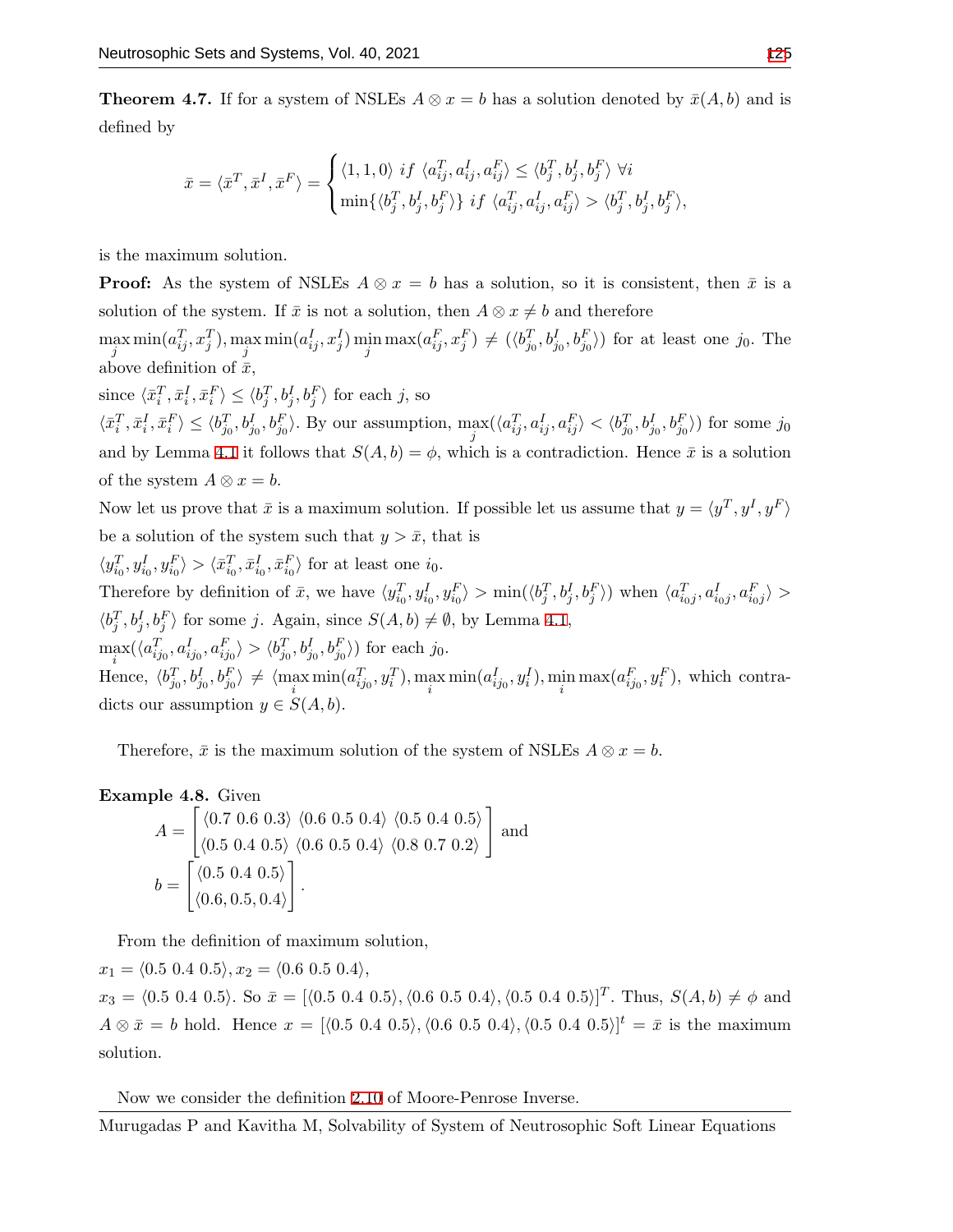**Theorem 4.9.** Let us consider a system of NSLEs (1). The system must have a solution, that is, must be consistent if the coefficient NSM *A* is a symmetric and idempotent of order *n.* **Proof:** Since *A* is symmetric and idempotent square NSM, that is *A* itself is a Moore-Penrose inverse. That is,  $A = A^+$ . So in the case the solution will be  $x = A^+b = Ab$ .

**Example 4.10.** Consider the system of NSLEs 
$$
A \otimes x = b
$$
 where,  
\n
$$
A = \begin{bmatrix} \langle 0.8 \ 0.7 \ 0.2 \rangle \ \langle 0.6 \ 0.5 \ 0.4 \rangle \end{bmatrix}
$$
 and  
\n
$$
b = \begin{bmatrix} \langle 0.8 \ 0.7 \ 0.2 \rangle \\ \langle 0.6 \ 0.5 \ 0.4 \rangle \end{bmatrix}.
$$

Here,  $A<sup>T</sup> = A$  and  $A<sup>2</sup> = A$ , that is, the NSM A is symmetric and idempotent. So the Moore-Penrose inverse  $A^+$  of  $A$  is itself A. Then the solution will be  $x = A^{+}b = Ab = [\langle 0.8 \, 0.7 \, 0.2 \rangle, \langle 0.6, 0.5, 0.4 \rangle]^t$ .

#### 5. **Chebychev Approximation**

In this section, we describe an algorithm by which we approach the right hand side of the system of NSLEs  $A \otimes x = b$  by successively changing the original NSM  $A \in \mathcal{N}_{m \times n}$  to a NSM  $D \in \mathcal{N}_{m \times n}$  such that  $D \otimes x = b$  is solvable.

Let us consider the solution or tolerable solution  $x'(A; b)$  of the system of NSLEs

$$
A \otimes x = b \text{ as } x^{'}(A;b) = \begin{cases} \langle 1,1,0 \rangle \text{ if } \langle a_{ij}^T, a_{ij}^I, a_{ij}^F \rangle \le \langle b_i^T, b_i^I, b_i^F \rangle \ \forall i \\ \min \{ \langle b_i^T, b_i^I, b_i^F \rangle \} \text{ if } \langle a_{ij}^T, a_{ij}^I, a_{ij}^F \rangle > \langle b_i^T, b_i^I, b_i^F \rangle \end{cases} (3)
$$

Now if we define that the system  $(1)$  is solvable if and only if  $(3)$  is its solution, that is  $A \otimes x'(A, b) = b$  holds, but in general  $A \otimes x'(A, b) \leq b$  holds always. So our aim is, by changing the NSM *A* and retain the right hand side of the system same to make the system solvable.

First we have to define some importent Definitions.

**Definition 5.1.** The Chebychev distance of two NSMs  $A, B \in \mathcal{N}_{(m \times n)}$  is denoted by  $\rho(A, B)$ and is defined by

 $\rho(A,B) = \langle \max_{i,j} | a_{ij}^T - b_{ij}^T | , \max_{i,j} | a_{ij}^I - b_{ij}^I | , \min_{ij} | a_{i,j}^F - b_{ij}^F | \rangle.$ The Chebychev distance of a NSM  $A \in \mathcal{N}_{(m \times n)}$  and the set  $S \in \mathcal{N}_{(m \times n)}$  is defined by  $\rho(A, S) =$ inf *B∈S ρ*(*A, B*)*.*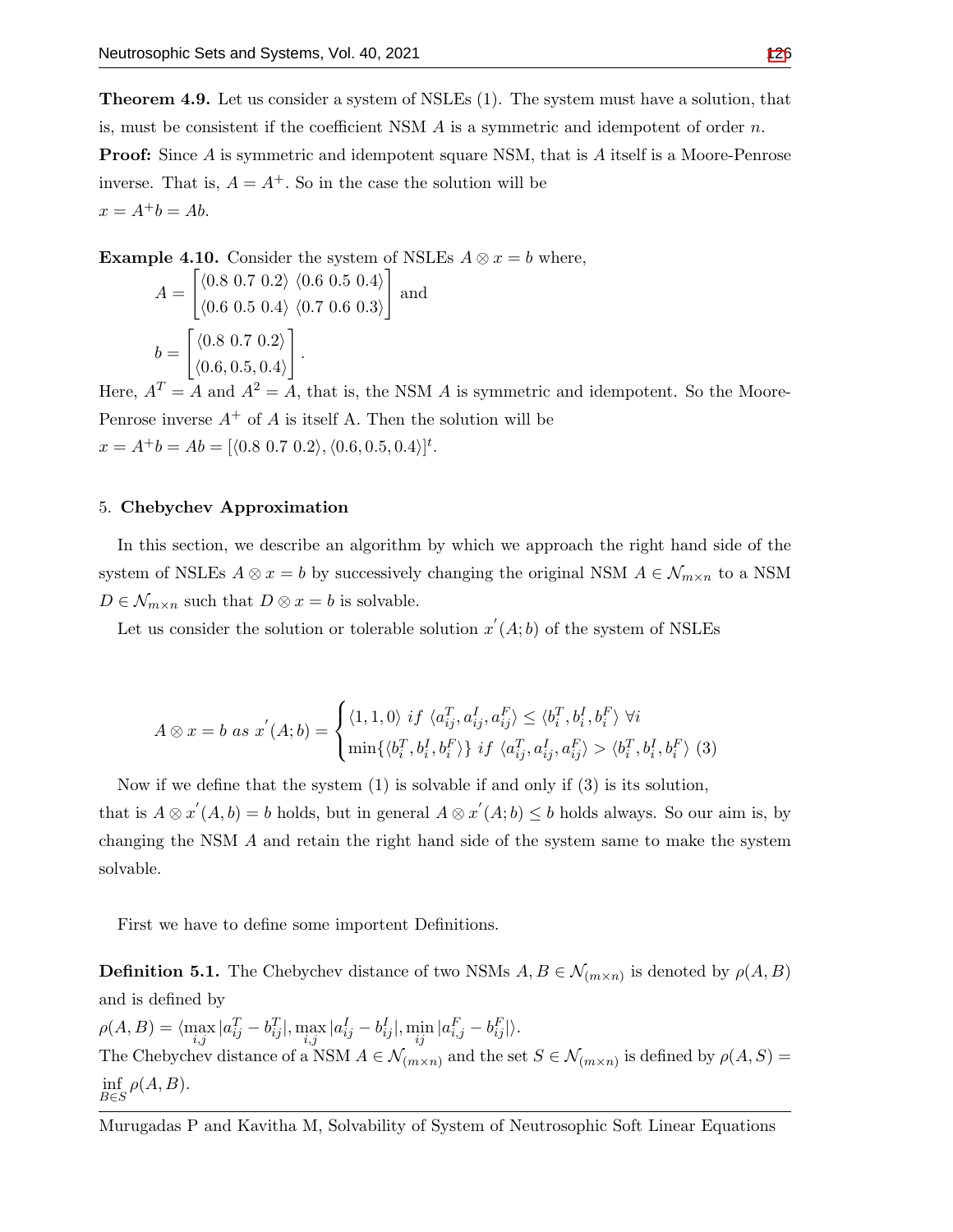indices  $i \in M$  and  $j \in N$  and we denote by  $A \to B \leftarrow v$ .

**Definition 5.2.** We say that a NSM  $B \in \mathcal{N}_{(m \times n)}$  is closer to a NSV  $v \in \mathcal{N}_{(m)}$  than a NSM  $A \in \mathcal{N}_{(m \times n)}$  if  $\langle a_{ij}^T, a_{ij}^I, a_{ij}^F \rangle \leq \langle b_{ij}^T, b_{ij}^I, b_{ij}^F \rangle \leq \langle v_i^T, v_i^I, v_i^F \rangle$  or  $\langle a_{ij}^T, a_{ij}^I, a_{ij}^F \rangle \geq \langle b_{ij}^T, b_{ij}^I, b_{ij}^F \rangle \geq \langle v_i^T, v_i^I, v_i^F \rangle$  for all

<span id="page-10-0"></span>**Lemma 5.3.** Let us consider two NSMs  $A, C \in \mathcal{N}_{(m \times n)}$  and the NSV  $b \in \mathcal{N}_{(m)}$  such that  $A \rightarrow C \leftarrow b$ . Then  $x'(C;b) \geq x'(A;b)$ .

**Proof:** From the definition of the solution of the system of NSLEs of the form  $A \otimes x = b$  we have,

$$
x^{'}(C;b) = \begin{cases} \langle 1,1,0 \rangle \ if \ \langle c_{ij}^T,c_{ij}^I,c_{ij}^F \rangle \leq \langle b_i^T,b_i^I,b_i^F \rangle \ \forall i \\ \min\{\langle b_i^T,b_i^I,b_i^F \rangle\} \ if \ \langle c_{ij}^T,c_{ij}^I,c_{ij}^F \rangle > \langle b_i^T,b_i^I,b_i^F \rangle \\ \text{and} \\ x^{'}(A;b) = \begin{cases} \langle 1,1,0 \rangle \ if \ \langle a_{ij}^T,a_{ij}^I,a_{ij}^F \rangle \leq \langle b_i^T,b_i^I,b_i^F \rangle \ \forall i \\ \min\{\langle b_i^T,b_i^I,b_i^F \rangle\} \ if \ \langle a_{ij}^T,a_{ij}^I,a_{ij}^F \rangle > \langle b_i^T,b_i^I,b_i^F \rangle. \end{cases}
$$

Now, as  $A \to C \leftarrow b$ , we have

 $\{i; \langle c_{ij}^T, c_{ij}^I, c_{ij}^F \rangle > \langle b_i^T, b_i^I, b_i^F \rangle\} \subseteq \{i; \langle a_{ij}^T, a_{ij}^I, a_{ij}^F \rangle > \langle b_i^T, b_i^I, b_i^F \rangle\}$  for each  $j \in N$ . So  $x'(C; b) \ge$ *x ′* (*A*; *b*)*.*

<span id="page-10-1"></span>**Lemma 5.4.** Let *A* and *C* be two NSMs of order  $(m \times n)$  and  $b \in \mathcal{N}_{(m)}$  be a NSV with  $A \rightarrow C \leftarrow b$ . If  $A \otimes x = b$  is solvable then  $C \otimes x = b$  is solvable.

**Proof:** From our assumption, solvability of  $A \otimes x = b$  means that  $A \otimes x'(A, b) = b$ . Then  $i^{th}$ equation of which gives,

$$
\sum_{j=1}^{n} \langle a_{ij}^T, a_{ij}^I, a_{ij}^F \rangle \otimes x_j'(A; b) = b_i.
$$
 (4)

Le us suppose that in  $(4)$  the equality has been achieved in term  $k$ . Thus,  $\langle a_{ik}^T, a_{ik}^I, a_{ik}^F \rangle \otimes x'(A;b) = b_i$  which is only possible if  $\langle a_{ik}^T, a_{ik}^I, a_{ik}^F \rangle \ge \langle b_i^T, b_i^I, b_i^F \rangle$  as well as  $x'_{k}(X; b) \ge b_i$ .

Since,  $A \rightarrow C \leftarrow b$ , we get  $\langle a_{ik}^T, a_{ik}^I, a_{ik}^F \rangle \geq \langle c_{ik}^T, c_{ik}^I, c_{ik}^F \rangle \geq \langle b_i^T, b_i^I, b_i^F \rangle$  and Lemma [5.3](#page-10-0) gives,  $x'_{k}(C;b) \geq x'_{k}(A;b) \geq b_{i}$ . This implies,  $\langle c_{ik}^{T}, c_{ik}^{I}, c_{ik}^{F} \rangle \otimes x'_{k}(C;b) \geq b_{j}$ . Again for any NSM  $C, C \otimes x^{'}$   $(C; b) \leq b_i$ .

Hence the only possibility is,  $C \otimes x'(C; b) = b$ , that is,  $C \otimes b = b$  is solvable.

**Lemma 5.5.** Let us consider the system of NSLE  $A \otimes x = b$  and  $x'(A;b)$  be its tolerable solution. If there exists a NSM *D* such that,  $D \otimes x = b$  is solvable with  $\rho(A, D) = \delta$ , then there exists NSM *C* such that  $A \to C \leftarrow b$  and  $\rho(A, C) \leq \delta$  with  $C \otimes x = b$  is solvable.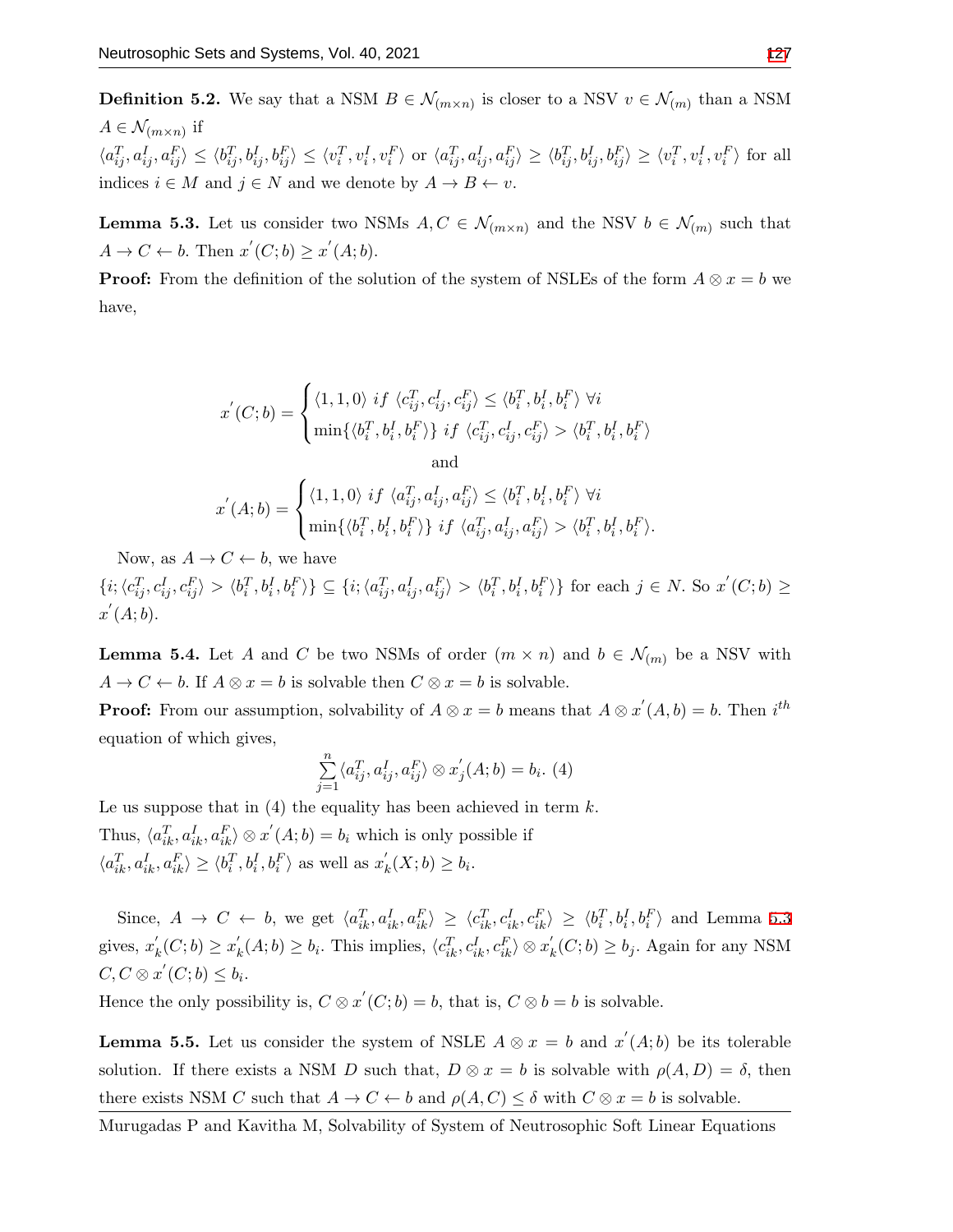**Proof:** The NSM *C* can be chosen in three different way.

Case-1: If 
$$
\langle b_i^T, b_i^I, b_i^F \rangle \le \langle a_i^T, a_i^I, a_i^F \rangle \le \langle d_i^T, d_i^I, d_i^F \rangle
$$
 or  
\n $\langle b_i^T, b_i^I, b_i^F \rangle \ge \langle a_i^T, a_i^I, a_i^F \rangle \ge \langle d_i^T, d_i^I, d_i^F \rangle$ , we set  
\n
$$
c_{ij} = \langle c_{ij}^T, c_{ij}^I, c_{ij}^F \rangle = \langle \max\{b_i^T, a_{ij}^T - (d_{ij}^T - a_{ij}^T)\}, \max\{b_i^I, a_{ij}^I - (d_{ij}^I - a_{ij}^I)\},
$$
\n
$$
\min\{b_i^F, a_{ij}^F + (a_{ij}^F - d_{ij}^F)\}\rangle
$$
\n
$$
= \langle \max\{b_i^T, (2a_{ij}^T - d_{ij}^T)\}, \max\{b_i^I, (2a_{ij}^I - d_{ij}^I)\},
$$
\n
$$
\min\{b_i^F, (2a_{ij}^F - d_{ij}^F)\}\rangle
$$
, or

$$
c_{ij} = \langle c_{ij}^T, c_{ij}^I, c_{ij}^F \rangle = \langle \min\{b_i^T, a_{ij}^T + (a_{ij}^T - d_{ij}^T)\}, \min\{b_i^I, a_{ij}^I + (a_{ij}^I - d_{ij}^I)\},
$$
  
\n
$$
\max\{b_i^F, a_{ij}^F - (d_{ij}^F - a_{ij}^F)\}\rangle
$$
  
\n
$$
= \langle \min\{b_i^T, (2a_{ij}^T - d_{ij}^T)\}, \min\{b_i^I, (2a_{ij}^I - d_{ij}^I)\},
$$
  
\n
$$
\max\{b_i^F, (2a_{ij}^F - d_{ij}^F)\}\rangle,
$$

respectively.

Case-2: If 
$$
\langle a_i^T, a_i^I, a_i^F \rangle \le \langle d_i^T, d_i^I, d_i^F \rangle \le \langle b_i^T, b_i^I, b_i^F \rangle
$$
 or

$$
\langle a_i^T, a_i^I, a_i^F \rangle \ge \langle d_i^T, d_i^I, d_i^F \rangle \ge \langle b_i^T, b_i^I, b_i^F \rangle,
$$

then take  $c_{ij} = d_{ij}$ 

**Case-3:** If  $\langle a_i^T, a_i^I, a_i^F \rangle \le \langle b_i^T, b_i^I, b_i^F \rangle \le \langle d_i^T, d_i^I, d_i^F \rangle$  or

$$
\langle a_i^T, a_i^I, a_i^F \rangle \ge \langle b_i^T, b_i^I, b_i^F \rangle \ge \langle d_i^T, d_i^I, d_i^F \rangle,
$$

then take  $c_{ij} = b_{ij}$ 

Now from the construction of *C* by the above three cases, it is obviouse that  $\rho(A; C) \leq \delta$ and  $A \to C \leftarrow b$ . More over,  $D \to C \leftarrow b$ , hence by Lemma [5.4,](#page-10-1)  $C \otimes x = b$  is solvable.

**Definition 5.6.** For a given NSM  $A \in \mathcal{N}_{(m \times n)}$  and the NSV  $b \in \mathcal{N}_{(n)}$  we denote the NSM  $D \in \mathcal{N}_{(m \times n)}$  by  $(A, \Delta \to b)$  such that for each  $i \in \{1, 2, 3, ..., m\}$  and  $j \in \{1, 2, 3, ..., n\},$ 

$$
\langle d_{ij}^T, d_{ij}^I, d_{ij}^F \rangle = \begin{cases} \min\{a_{ij}^T + \Delta^T, b_i^T\}, \min\{a_{ij}^I + \Delta^I, b_i^I\}, \max\{a_{ij}^F - \Delta^F, b_i^F\} \text{ if } a_{ij} < b_i \\ \max\{a_{ij}^T - \Delta^T, b_i^T\}, \max\{a_{ij}^I - \Delta^I, b_i^I\}, \min\{a_{ij}^F + \Delta^F, b_i^F\} \text{ if } a_{ij} \ge b_i \end{cases}
$$

It is obvious that,  $A \to (A, \Delta \to b) \leftarrow b$  for any non-negative  $\Delta = \langle \Delta^T, \Delta^I, \Delta^F \rangle$ . More over as  $\Delta$  increase, we finally arrive at a NSM *D* such that  $d_{ij} = b_i$  for all  $i \in M, j \in N$ , which satisfy the condition,  $D \otimes x'(D; b) = b$ . So computation of the NSM *D* is an iterative process, which can be described by the following flowchart.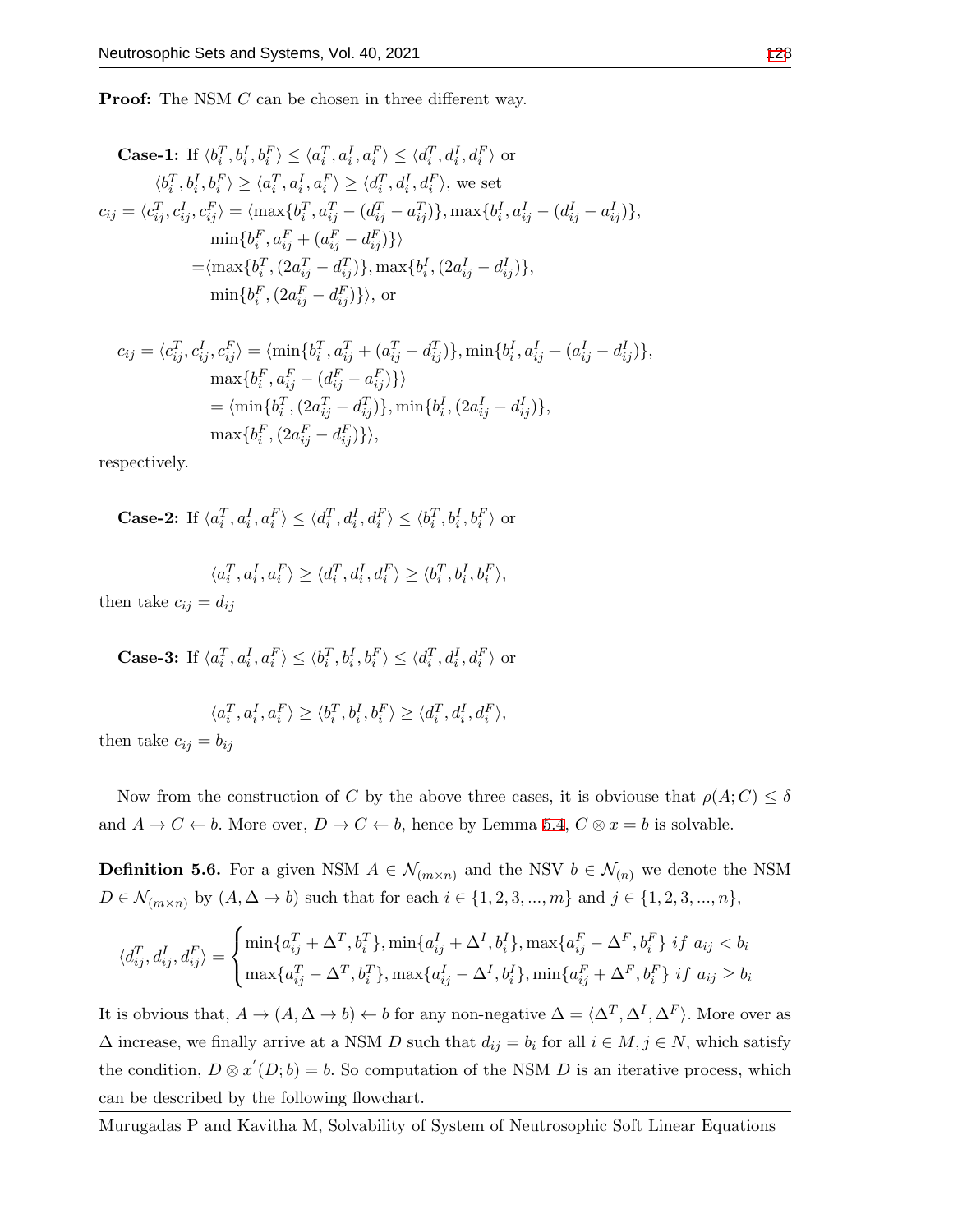## Algorithm **MATRIX** begin  $k = 0$ ;  $\Delta_k = \langle 0, 0, 0 \rangle$ ;  $A(\Delta_k) = A$ ; compute  $x'(A;b)$ ; If  $A \otimes x' (A;b) \neq b$  then  $\text{repeat } \Delta_{k+1} = \langle \Delta_{k+1}^T, \Delta_{k+1}^I, \Delta_{k+1}^F \rangle$ =  $\langle \Delta_k^T + \min\{|A(\delta_k)_{ij} - b_i^T|; A(\delta_k^T)_{ij} \neq b_i^T\},\$  $\Delta_k^I + \min\{|A(\delta_k)_{ij} - b_i^I|; A(\delta_k^I)_{ij} \neq b_i^I\},\$  $\Delta_k^F + \min\{|A(\delta_k)_{ij} - b_i^F|; A(\delta_k^F)_{ij} \neq b_i^F\}\rangle,$  $k = k + 1;$

 $A(\Delta_k) = (A; \delta_k \rightarrow b)$  $\text{until } A(\delta_k) \otimes x'(A(\delta_k); b) = b;$ output:  $A(\delta_k)$ ;  $\Delta_k$ end MATRIX.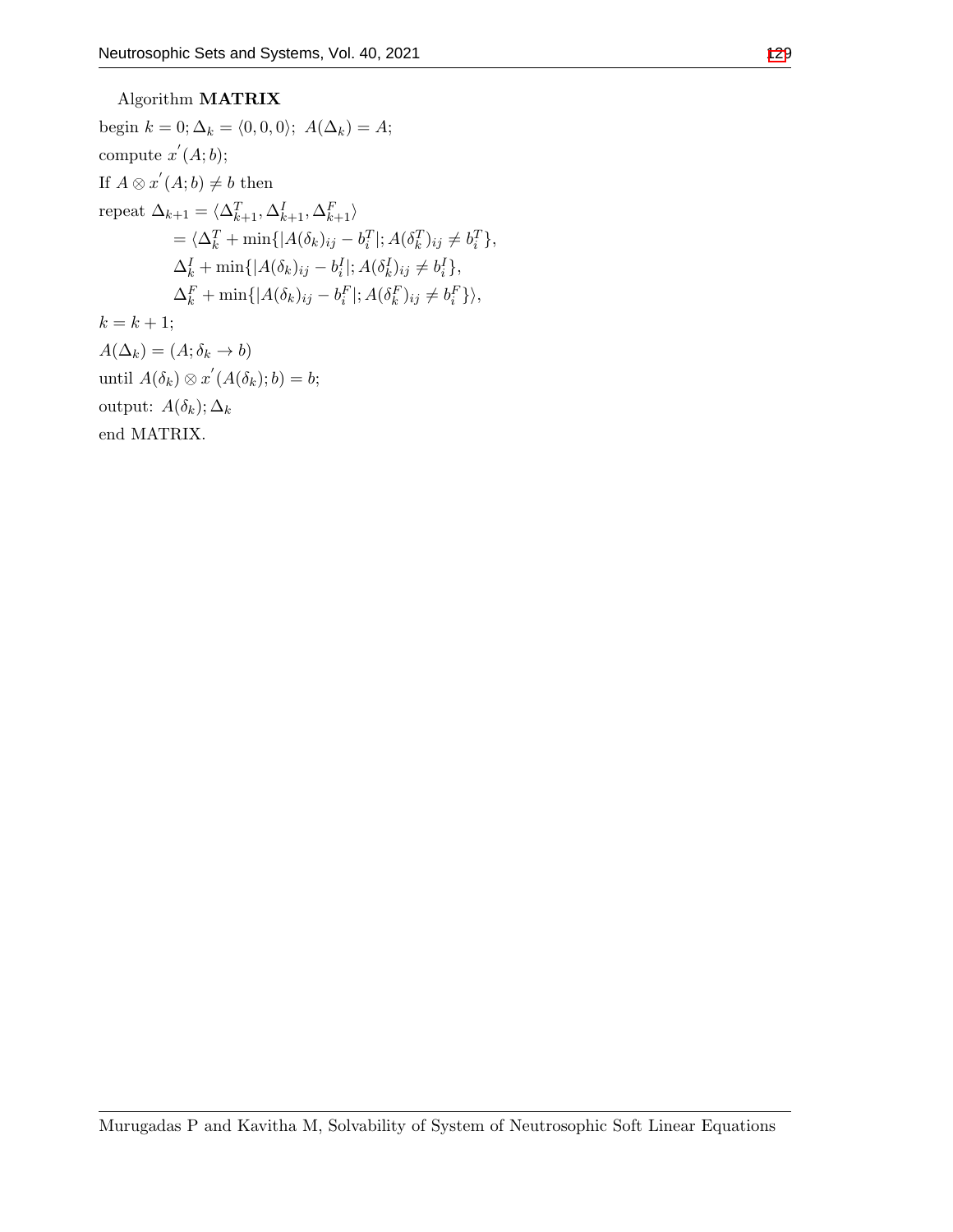

The following example illustrate the concept of the above flowchart.

Let us consider the system of NSLEs  $A \otimes x = b$  where,

Example 5.7.

\n
$$
A = \begin{bmatrix}\n\langle 0.3 \ 0.2 \ 0.7 \rangle \ \langle 0.6 \ 0.5 \ 0.4 \rangle \ \langle 0.7 \ 0.6 \ 0.3 \rangle \ \langle 0.4 \ 0.5 \ 0.6 \rangle \ \langle 0.2 \ 0.1 \ 0.8 \rangle \\
\langle 0.6 \ 0.5 \ 0.4 \rangle \ \langle 0.2 \ 0.1 \ 0.8 \rangle \ \langle 0.9 \ 0.8 \ 0.1 \rangle \ \langle 0.1 \ 0.1 \ 0.9 \rangle \ \langle 0.6 \ 0.5 \ 0.4 \rangle \\
\langle 0.3 \ 0.2 \ 0.7 \rangle \ \langle 0.8 \ 0.7 \ 0.2 \rangle \ \langle 0.5 \ 0.4 \ 0.5 \rangle \ \langle 0.3 \ 0.2 \ 0.7 \rangle \ \langle 0.7 \ 0.6 \ 0.3 \rangle \ \langle 0.7 \ 0.6 \ 0.3 \rangle \ \langle 0.7 \ 0.2 \ 0.7 \rangle\n\end{bmatrix}
$$

and

$$
b = \begin{bmatrix} \langle 0.4 \ 0.3 \ 0.6 \rangle \\ \langle 0.9 \ 0.8 \ 0.1 \rangle \\ \langle 0.3 \ 0.2 \ 0.7 \rangle \\ \langle 0.5 \ 0.4 \ 0.5 \rangle \end{bmatrix}.
$$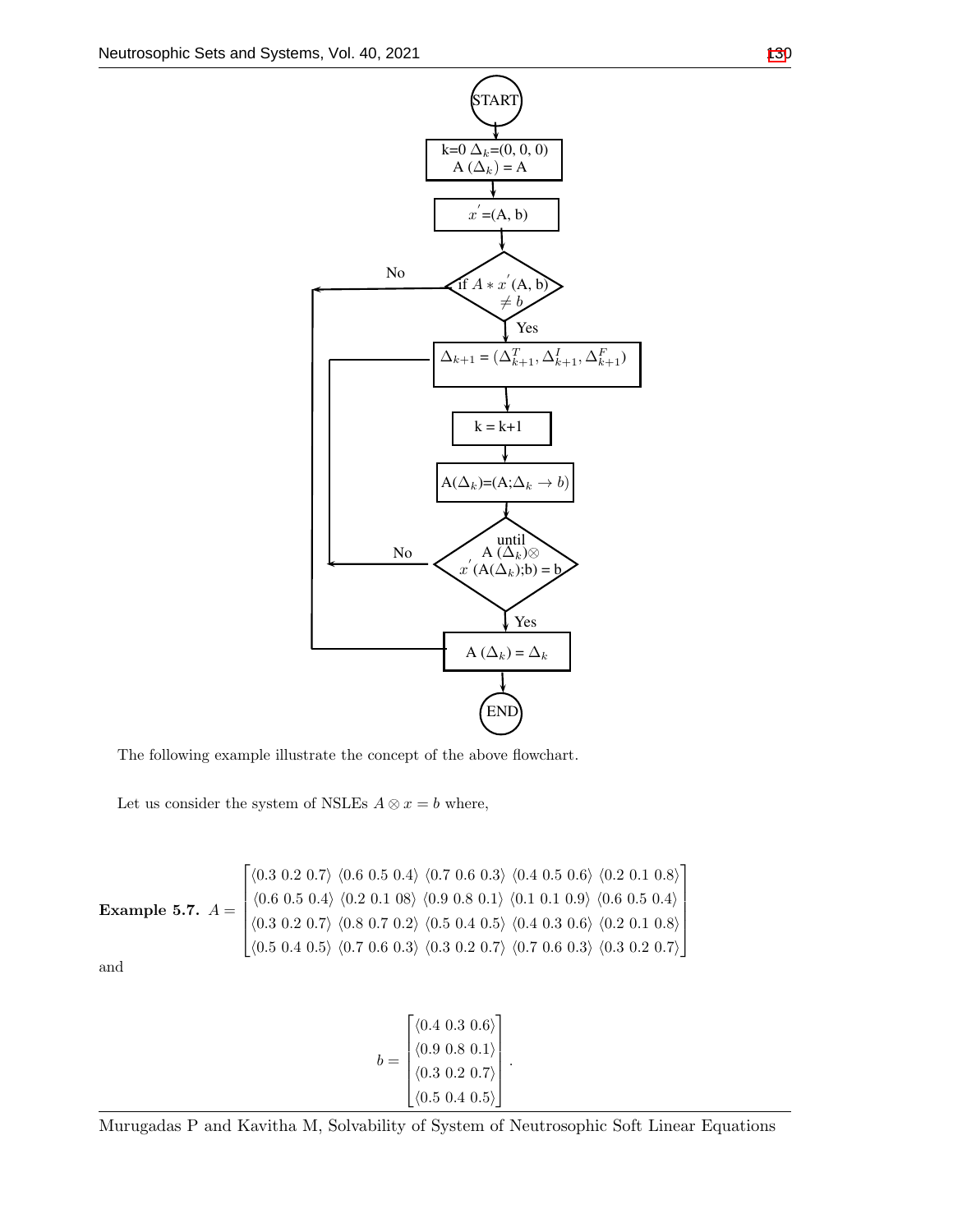The corresponding tolerable solution will be

 $x^{'}(A;b) = [\langle 0.5 \; 0.4 \; 0.5 \rangle, \langle 0.3 \; 0.2 \; 0.7 \rangle, \langle 0.3 \; 0.2 \; 0.7 \rangle, \langle 0.3 \; 0.2 \; 0.7 \rangle, \langle 0.5 \; 0.4 \; 0.5 \rangle]^t$  but

 $A \otimes x' (A; b) \leq b$  so the system is unsolvable.

In the first iteration,

 $\Delta_1 \langle 0.1, 0.1, 0.9 \rangle$ ,  $A(\Delta_1) =$ 

 *⟨*0*.*4 0*.*3 0*.*6*⟩ ⟨*0*.*5 0*.*4 0*.*5*⟩ ⟨*0*.*6 0*.*5 0*.*4*⟩ ⟨*0*.*4 0*.*5 0*.*6*⟩ ⟨*0*.*3 0*.*2 0*.*7*⟩ ⟨*0*.*7 0*.*6 0*.*3*⟩ ⟨*0*.*3 0*.*2 07*⟩ ⟨*0*.*9 0*.*8 0*.*1*⟩ ⟨*0*.*2 0*.*1 0*.*8*⟩ ⟨*0*.*7 0*.*6 0*.*3*⟩ ⟨*0*.*3 0*.*2 0*.*7*⟩ ⟨*0*.*7 0*.*6 0*.*3*⟩ ⟨*0*.*4 0*.*3 0*.*6*⟩ ⟨*0*.*3 0*.*2 0*.*7*⟩ ⟨*0*.*3 0*.*2 0*.*7*⟩ ⟨*0*.*5 0*.*4 0*.*5*⟩ ⟨*0*.*6 0*.*5 0*.*4*⟩ ⟨*0*.*4 0*.*3 0*.*6*⟩ ⟨*0*.*6 0*.*5 0*.*4*⟩ ⟨*0*.*6 0*.*5 0*.*4*⟩* 

and

 $x^{'}(A(\Delta_{1});b)=[\langle 1\ 1\ 0\rangle, \langle 0.3\ 0.2\ 0.7\rangle, \langle 0.3\ 0.2\ 0.7\rangle, \langle 0.5\ 0.4\ 0.5\rangle, \langle 0.5\ 0.4\ 0.5\rangle]^t.$ 

Here,  $A \otimes x' (A(\Delta_1); b) \leq b$ . In the second iteration,

 $\Delta_2 = \langle 0.2 \, 0.2 \, 0.8 \rangle$ ,  $A(\Delta_2) =$ 

 *⟨*0*.*4 0*.*3 0*.*6*⟩ ⟨*0*.*4 0*.*3 0*.*6*⟩ ⟨*0*.*4 0*.*3 0*.*6*⟩ ⟨*0*.*4 0*.*5 0*.*6*⟩ ⟨*0*.*4 0*.*3 0*.*6*⟩ ⟨*0*.*9 0*.*8 0*.*1*⟩ ⟨*0*.*5 0*.*4 05*⟩ ⟨*0*.*9 0*.*8 0*.*1*⟩ ⟨*0*.*4 0*.*3 0*.*6*⟩ ⟨*0*.*9 0*.*8 0*.*1*⟩ ⟨*0*.*3 0*.*2 0*.*7*⟩ ⟨*0*.*5 0*.*4 0*.*5*⟩ ⟨*0*.*3 0*.*2 0*.*7*⟩ ⟨*0*.*3 0*.*2 0*.*7*⟩ ⟨*0*.*3 0*.*2 0*.*7*⟩ ⟨*0*.*5 0*.*4 0*.*5*⟩ ⟨*0*.*5 0*.*4 0*.*5*⟩ ⟨*0*.*5 0*.*4 0*.*5*⟩ ⟨*0*.*5 0*.*4 0*.*5*⟩ ⟨*0*.*5 0*.*4 0*.*5*⟩* and

 $x^{'}(A(\Delta_{2});b)=[\langle1\;1\;0\rangle,\langle0.3\;0.2\;0.7\rangle,\langle1\;1\;0\rangle,\langle1\;1\;0\rangle,\langle1\;1\;0\rangle]^t.$ 

In this case,  $A \otimes x' (A(\Delta_2); b) = b$ . So  $D = A(\Delta_2)$  is the Chebychev best approximation of the coefficient NSM *A* of the given system and  $x'(A(\Delta_2); b)$  is the principal solution.

#### 6. **Conclusion**

In this piece of work, we try to find the conditions under which a system of NSLE is solvable. We have provided necessary examples to describe the theory. Further using the Chebychev approximation discussed the principal solution when the given system (1) has no solution. As a future work we are trying to apply this theory in all operation research problems.

**Funding:** This research received no external funding.

**Conflicts of Interest:** The authors declare no conflict of interest.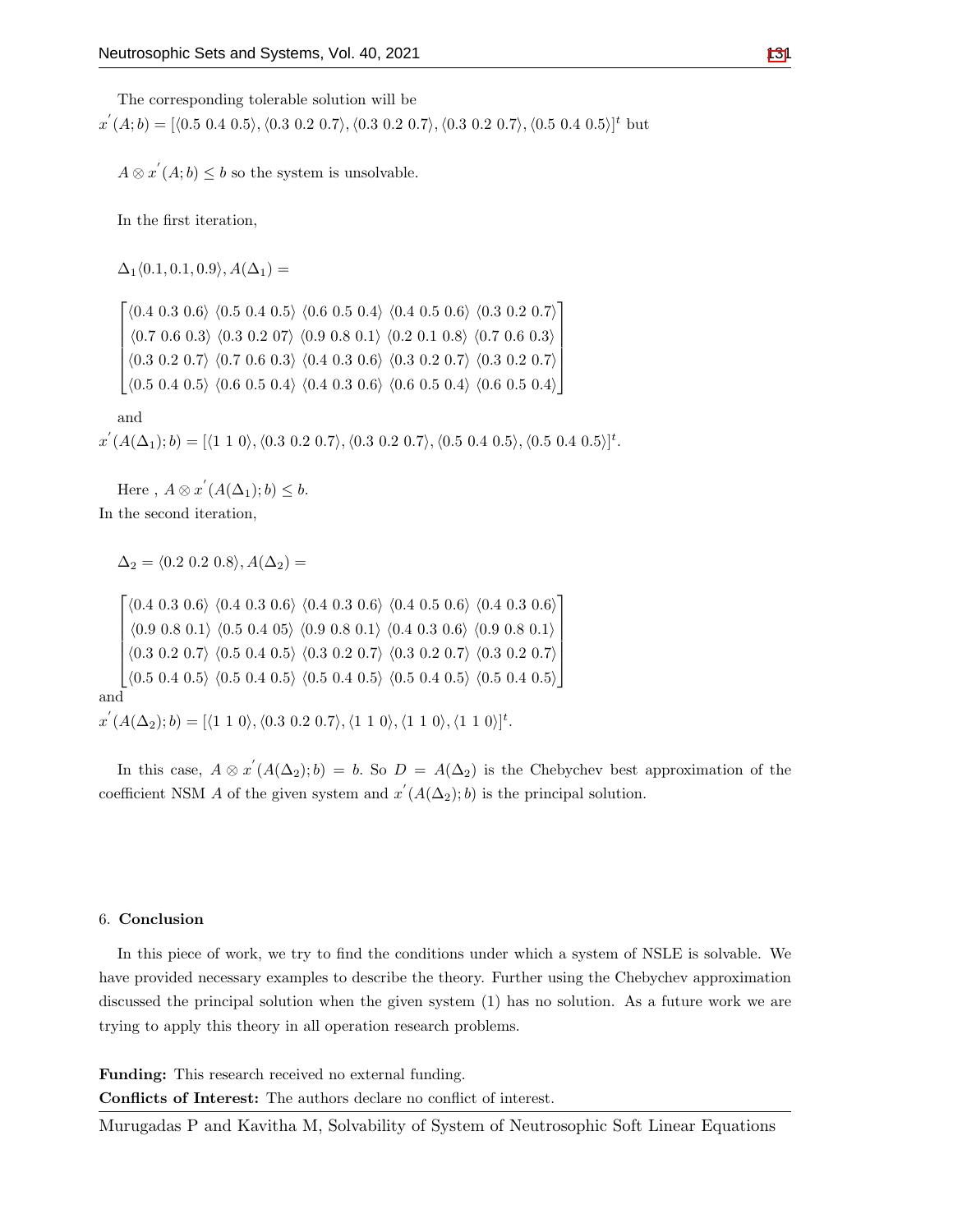#### **References**

- <span id="page-15-6"></span>1. M. Abdel-Basset, N.A. Nabeeh,H.A. EL-Ghareeb and A.Aboelfetouh,*Utilizing Neutrosophic Theory to Solve Transition Difficulties of IOT- Based Enterprises.*. Enterprise Information Systems, (2019).
- 2. M. Abdel-Basset, A.Gamal, R.K. Chakraborthy and M. Ryan, *A new hybrid muti-criteria decision-making approach for location selection of sustainable offshore wind energy stations: A case study*Journal of cleaner Production,280,124462.
- <span id="page-15-7"></span>3. M. Abdel-Basset, A.Gamal, R.K. Chakraborthy and M. Ryan, *Evaluation of sustainable hydrogen production options using an advanced hybrid MCDM approach: A case study*, International Journal of Hydrogen Energy-2020.
- <span id="page-15-11"></span>4. I. Arockiarani and I. R. Sumathi,*A Fuzzy Neutrosophic Soft Matrix Approach in Decision Making*, JGRMA, 2(2), (2014), 14-23.
- <span id="page-15-1"></span>5. Butkovic. P., *Strong Regularity of Matrices-a Survey of Results*, Discrete Application Mathematics, 48(1), (1994), 45-68.
- <span id="page-15-2"></span>6. Cechlarova. K., *Strong Regularity of Matrices in a Discrete Bottleneck Algebra*, Linear Algebra and its Application, 128(3), (1990), 35-50.
- <span id="page-15-3"></span>7. Cechlarova. K., *Unique Solvability of Max-Min Fuzzy Equations and Strong Regularity of Matrices over Fuzzy Algebra*, Fuzzy Sets and System, 75(2), (1995), 165-177.
- <span id="page-15-4"></span>8. I. Deli., *npn-Soft Sets Theory and Applications*, Annals of Fuzzy Mathematics and Informatics, 10(6), (2015), 847-862.
- <span id="page-15-5"></span>9. I. Deli, S. Broumi., *Neutrosophic Soft Matrices and NSM-Decision Making*, Journal of Intelligent and Fuzzy System, 28(2), (2015), 2233-2241.
- <span id="page-15-0"></span>10. M. Higasshi and G. J. Klir, *Resolution of Finite Fuzzy Relation Equations,* Fuzzy Sets and Systems, 13, 65-82, (1984).
- 11. Li Jian-Xin, *The Smallest Solution of max-min Fuzzy Equations*, Fuzzy Sets and Systems, 41, 317-327, (1990).
- <span id="page-15-10"></span>12. M. Kavitha,P. Murugadas and S. Sriram., *Minimal Solution of Fuzzy Neutrosophic Soft Matrix*, Journal of Linear and Topological Algebra, 6, (2017), 171-189.
- <span id="page-15-12"></span>13. M. Kavitha, P. Murugadas and S. Sriram., *On the λ-Robustness of Fuzzy Neutrosophic Soft Matrix*, International Journal of Fuzzy Mathematical Archive, 2, (2017), 267-287.
- 14. M. Kavitha, P. Murugadas and S. Sriram., *Computing the Greatest X-eigenvector of Fuzzy Neutrosophic Soft Matrix*, Internation Journal of Mathamatics and its Applications, 4, (2017), 893-907.
- <span id="page-15-13"></span>15. M. Kavitha, P. Murugadas and S. Sriram., *On the Power of Fuzzy Neutrosophic Soft Matrix*, Journal of Linear and Topological Algebra, 7, (2018), 133-147.
- <span id="page-15-15"></span>16. M. Kavitha., *A Study on Fuzzy Neutrosophic Soft Matrices with Related Aspects on Eigenvectors of the Matrices*, (2018).
- <span id="page-15-14"></span>17. M. Kavitha, P. Murugadas and S. Sriram., *Priodicity of Interval Fuzzy Neutrosophic Soft Matrices*, Advances in Mathematics: Scientific Journal, 9, (2020), 1661-1670.
- <span id="page-15-8"></span>18. N.A. Nabeeh, M. Abdel-Basset, Gawaher Soliman *A Model for evaluating Green Credit Rating and its Impact on Sustainability Performance*, Journal of Cleaner Production, 280(1),124299ISSN 0959-6526.
- 19. N.A. Nabeeh, F. Smarandache, M.Abdel-Basset, H.A. El-Ghareeb and A. Aboelfetouh, *An Integrated Neutrosophic-Topsis Approach and its application to personnel selection*, A New Trend in Brain Processing and Analysis, IEEE Access 2017.
- <span id="page-15-9"></span>20. N.A. Nabeeh, M.Abdel-Basset, H.A. El-Ghareeb and A. Aboelfetouh, *Neutrosohic Multi-creteria Decision Making Approach for IOT-Based Enterprises,* IEEE Access, 2017.